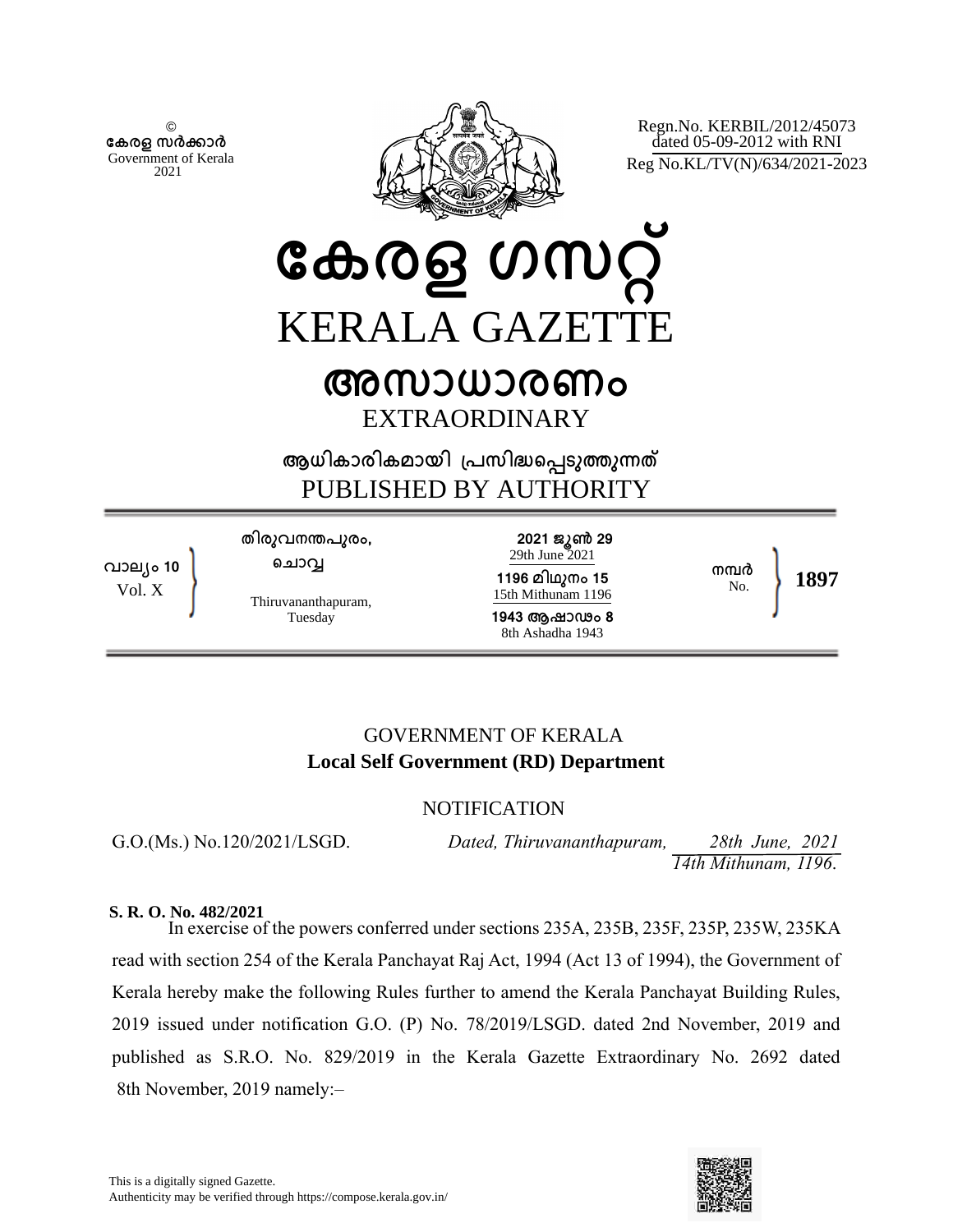#### RULES

1. *Short title and commencement*.–(1) These Rules may be called the Kerala Panchayat Building (Amendment) Rules, 2021.

(2) They shall come into force at once.

2. *Amendment of the Rules.*– In the Kerala Panchayat Building Rules, 2019,

(1) In rule 2, in sub-rule  $(1)$ ,-

(a) In clause (i), the following sentence shall be added after the words "duly approved by the Secretary" namely:–

"It also includes self certified building permit along with the acknowledgment by the Secretary"

(b) the following clause shall be inserted after clause (bn) namely**:–**

"(bna) 'low risk buildings' include residential buildings under Group A1 occupancy, with built up area of less than three hundred square meters and height less than seven meters and limited to two storeys, hostel, orphanage, dormetry, old age home, seminary under Group A2 occupancy having built up area less than two hundred square meters, educational buildings under Group B occupancy having built up area less than two hundred square meters, Group D occupancy buildings where persons congregate for religious and patriotic purposes having built up area less than two hundred square meters, Group F occupancy buildings having built up area less than one hundred square meters, Group G1 occupancy buildings without any nuisance and not dangerous and having built up area less than one hundred square meters""

(c) the following clause shall be inserted after clause (ce) namely:–

"(cea) 'Plinth level inspection' is defined as the inspection at site as prescribed when the construction reaches at the plinth level. In the case of pile foundation this inspection is done at the stage where pile cap is completed. Plinth level inspection shall be carried out for low risk buildings.";



2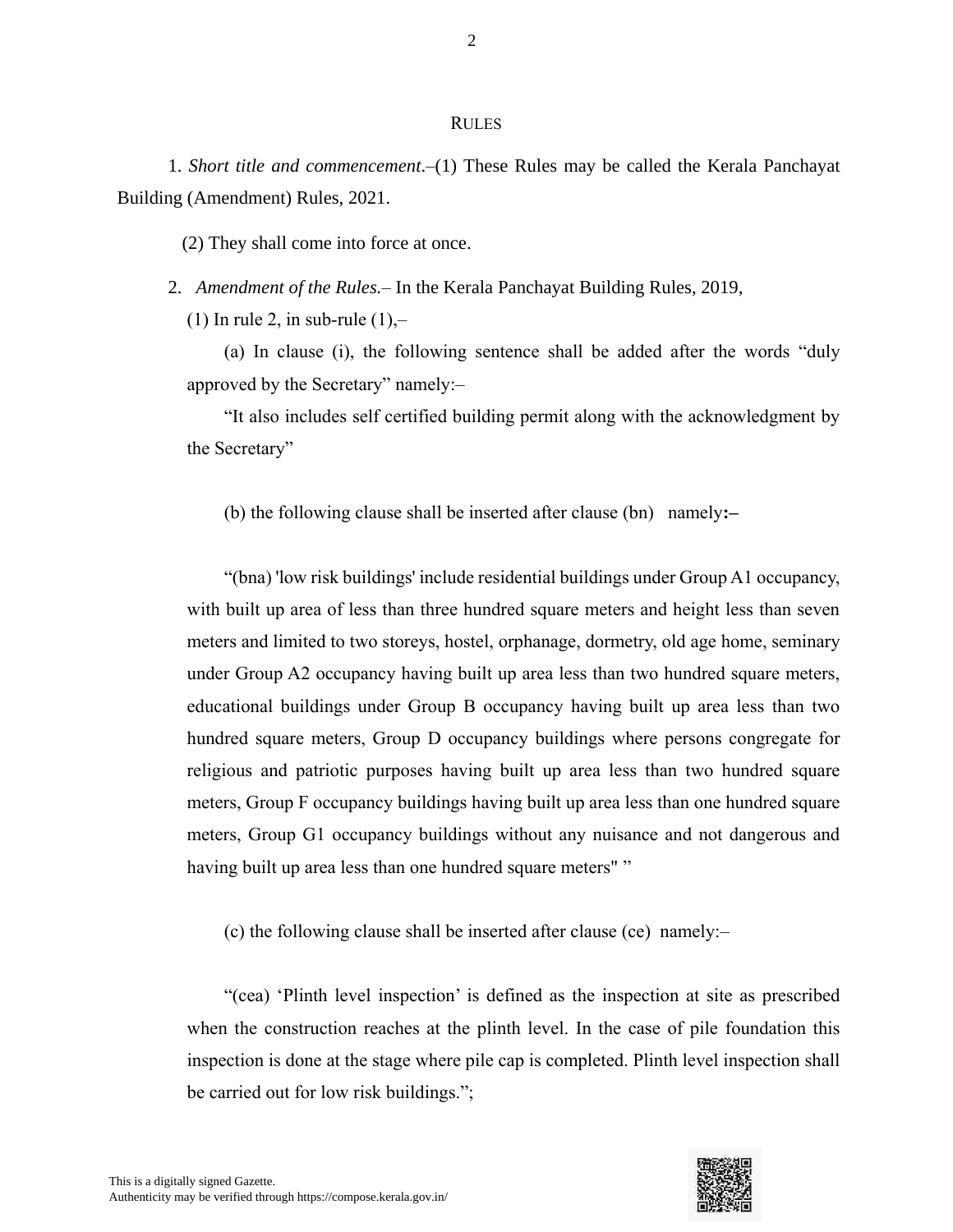(d) the following clause shall be inserted after clause (cs) namely**:–**

"(csa) 'Self Certification' means self certification issued jointly by the owner of the building and the empanelled licensee to the effect that, the building plan and site plan for the construction or reconstruction of the low risk buildings, are in accordance with the provisions of the Act and rules, for the time being in force, and any lawful direction issued, any stipulation as to the standard of specifications, laws, rules and directions.";

(2) In rule 3, in clause (e) of sub-rule (4) for the words "DTP Scheme", the words, "Detailed Town Planning Scheme" shall be substituted

(3) In rule 4, for sub-rule (2) the following sub-rule shall be substituted namely:–

"(2) No person shall construct or reconstruct or make addition or extension or alteration to any building or cause the same to be done without first obtaining a building permit from the Secretary and in the case of low risk building without obtaining an Acknowledgment Receipt which shall be deemed to be a permit from the Secretary;"

(4) In rule 5,

(i) in sub-rule (1), after clause (b) the following shall be inserted, namely:–

"(c) to construct or reconstruct a low risk building or make alteration or addition or extension or change in occupancy may file an application to the Secretary for approval of building site and for permission to execute the work with self certification in Form in Appendix A1A along with documents as specified in rule 19A:"

(ii) In the Table under sub-rule (4), against Sl.No.5 in column (1), in column (3) under the heading Officer/authority, for the words "District Collector", the word "Panchayat" shall be substituted.

(5) In rule 10, in sub-rule (5), after the words "issue of permit", the words "or self certified building permit" shall be inserted;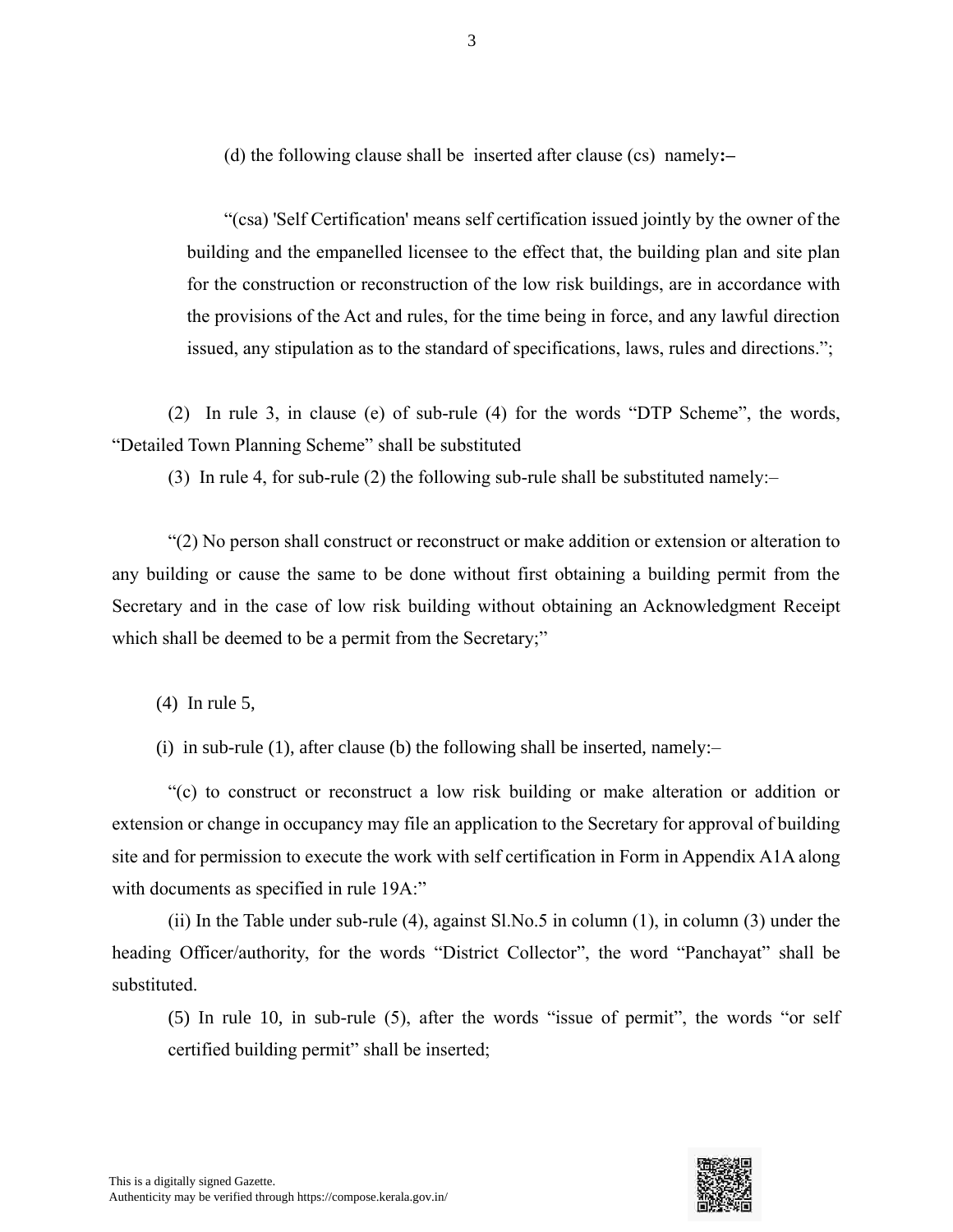(6) In Rule 12, for the words "thirty days", the words "fifteen days" shall be substituted.

(7) In Rule 13, for the words "thirty days", the words "fifteen days" shall be substituted.

(8) In Rule 14,–

(a) in sub-rule (1) for the words "thirty days", the words "fifteen days" shall be substituted.

(b) in sub-rule (3) for the words "sixty clear days", the words "forty five days" shall be substituted;

(9) In rule 15,–

- a) in sub-rule (1), after the words "building permit" the words "acknowledgment receipt which shall be deemed to be permit" shall be inserted;
- b) in sub-rule (2), after the words "five years", the following sentence shall be added, namely:-

"In the case of acknowledgment certificate which shall be deemed to be permit the intention to extend the permit for another five years is to be intimated by a letter signed by the owner and empanelled licensee to the Secretary.";

(c) in sub-rule (4), after the words "ten years", the following sentence shall be added

namely:–

"In the case of acknowledgment certificate which shall be deemed to be permit the intention to renew the same for another five years is to be intimated by a letter signed by the owner and empanelled licensee to the Secretary.";

(10) After the rule 19, the following rules shall be inserted namely

"19A Procedure for grant of acknowledgment certificate.-(1)In the case of low risk buildings application shall be submitted to the Secretary with the application fee and permit fee, along with Self certification in Appendix A1A, self certified building permit in Appendix O along with the documents specified in sub-rule (1) of rule 5 of these rules.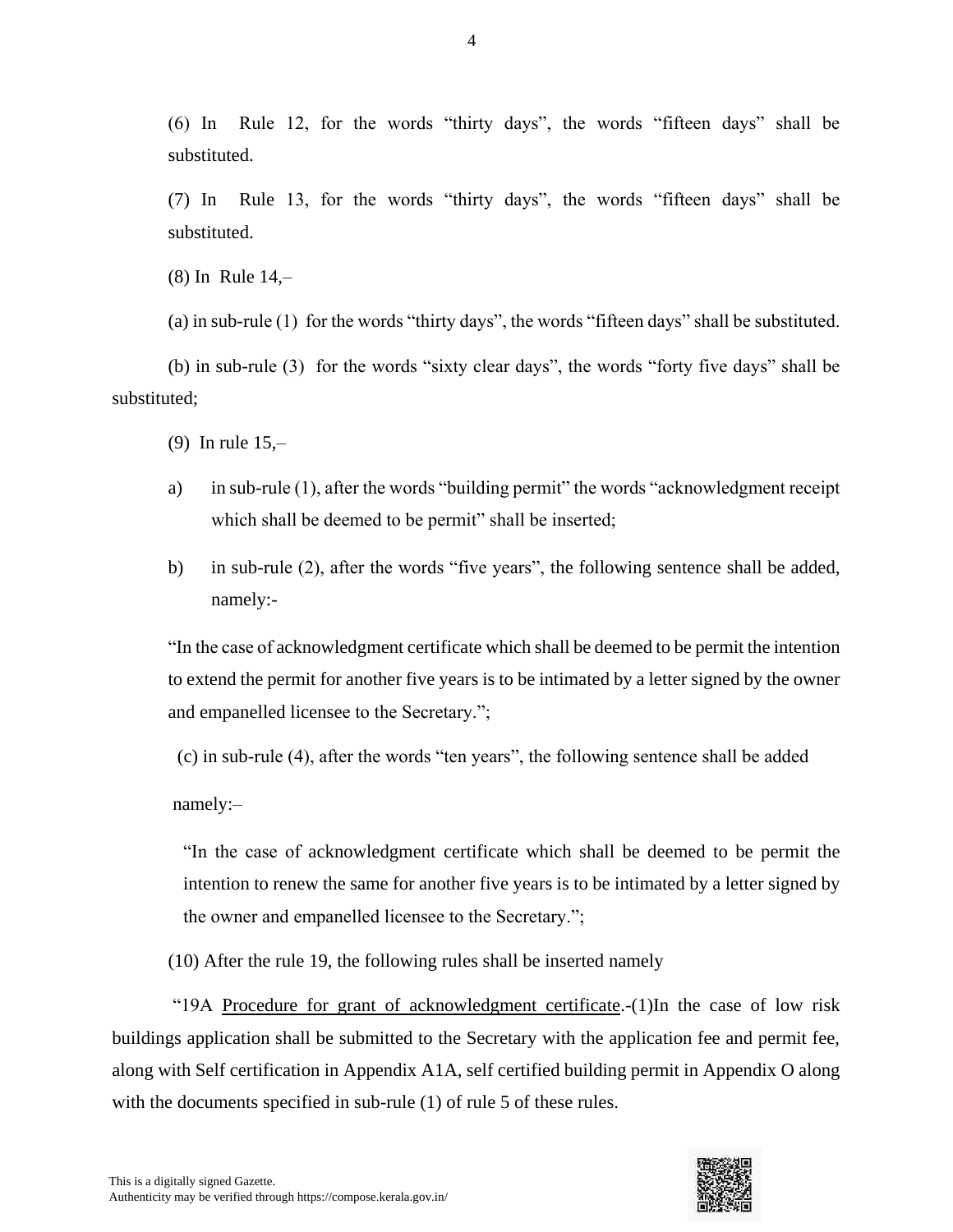(2) On receipt of the application in Appendix A1A under sub-rule (1) complete in all respects the Secretary shall within five working days issue an Acknowledgment Certificate in Appendix A1B.

(3) The applicant may commence construction from the date of commencement of construction mentioned in the self certified building permit in Appendix O. All plans submitted shall be certified by the empanelled licensee as given in Appendix J1.

 (4) Clearances and NOCs from any authorities concerned required under these rules or any other relevant Act or Rules shall be submitted along with the application.

(5) Constructions which involve excavations to a depth of more than 1.5 metres are not eligible for acknowledgment receipt.

"19B. Other conditions pertaining to self certification.

(1) At any stage of construction of low risk buildings, if the empanelled licensee who issued self certified building permit, notices that such building is being constructed in violation of such building plan, empanelled licensee shall intimate to the authority concerned regarding such violations and stop further supervision. The empanelled licensee shall submit complete details along with photographs of the building being constructed to the concerned authority;

(2) The Secretary shall immediately issue a notice to the owner on the basis of the intimation received from the empanelled licensee to suspend further work and rectify violations. In such cases the owner shall not make further additions in violation of the conditions. The owner may, after removal of violations, engage an emapanelled licensee for preparing the revised drawings for obtaining revised self certified building permit. In such cases occupancy certificate shall be given only after scrutiny of revised self certified building permit and inspection of site;

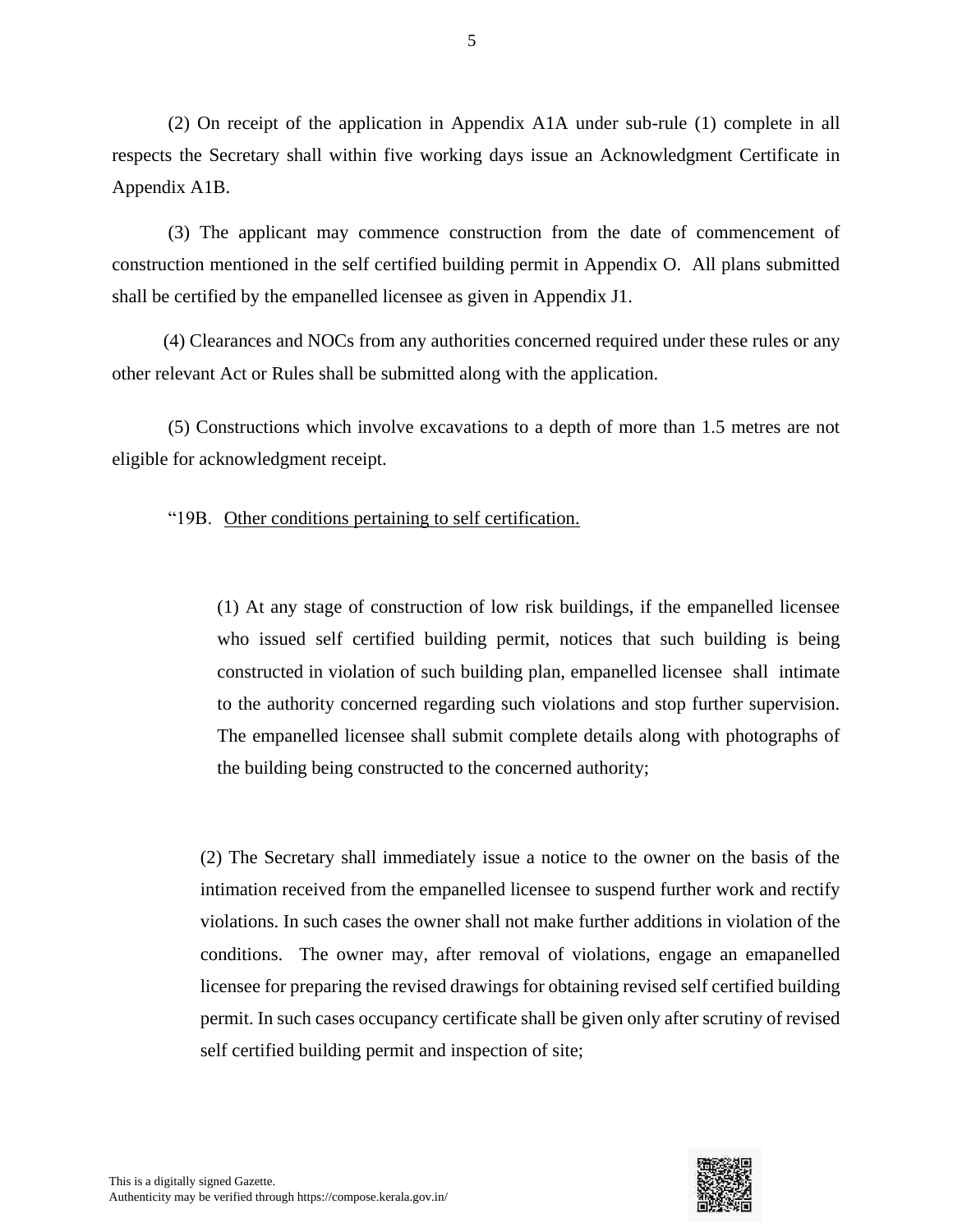(3) After submission of application or during the construction of building if there is change in the owner or the empanelled licensee, the person concerned shall intimate the Secretary in writing or through online building plan approval system that he is no longer responsible for the construction project from the date of receipt of the intimation. The information must be sent within seven days of occurrence of the change to the Secretary by the respective owner/ empanelled licensee. The construction work shall have to be suspended until the new owner / empanelled licensee, as the case may be, undertake the full responsibility of the project by submitting in writing to the Secretary intimating the same.

 (4) Secretary or any other person authorized reserves the right to check the building plans and construction at any stage and violations, if found shall have to be rectified by the owner. In case the owner fail to rectify violations, the Secretary shall take necessary steps to rectify the violations.

19C. Issue of occupancy certificate. After the completion of the construction of the building as per the self certified building permit, the occupancy certificate shall be issued in form Appendix F2A.

19D. Procedure for plinth level inspection for low risk buildings.–In the case of Low risk buildings the empanelled licensee shall conduct plinth level inspection and shall submit the Inspection Report, in Appendix P to the Secretary. The Secretary or the officer authorized by him may offer remarks on Appendix P submitted by the empanelled licensee and inform the same along with the observed deviation or objection, if any, to the owner within five days from the date of receipt of such intimation. The following documents shall be submitted along with Appendix P:

> (i) Building plans indicating the plinth constructed at site in relation to the plot dimensions, area and setbacks, duly signed by the owner and empanelled licensee.

(ii) Signed photograph (s) with date showing construction up to plinth level at site.

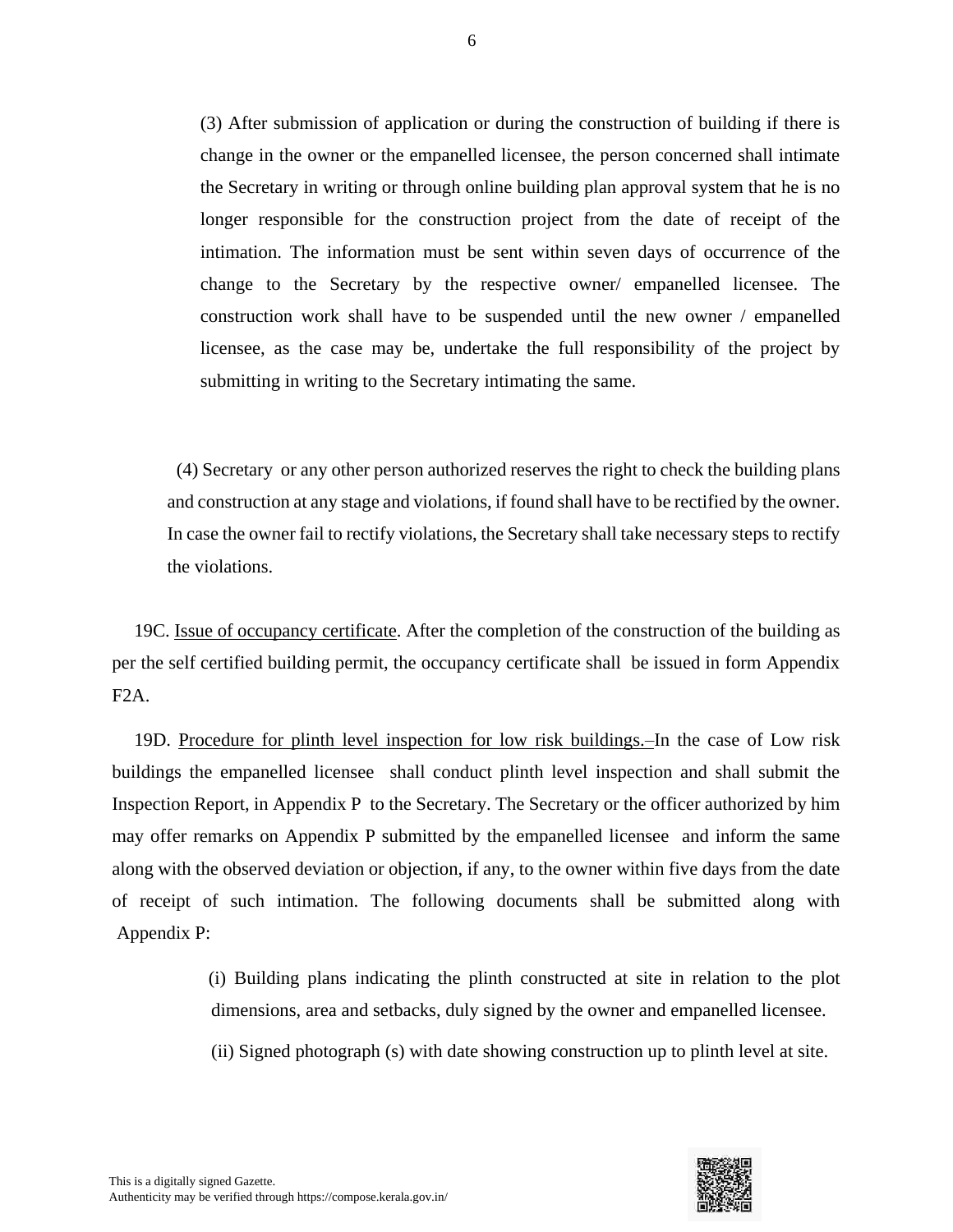19E. Procedure for plinth level inspection for all other buildings. (1) In case of all other buildings, on completion of work up to plinth level, the owner, through his registered Architect/ Institution/ Building Designer/ Town Planner/ Engineer/ Supervisor, shall submit an intimation of such completion in Appendix P to the Secretary to enable the Secretary or the person authorized by him to verify that the work conforms to the approved plans and building bye-laws and relevant Acts and Rules. After plinth level inspection the Secretary or the person authorized by him shall offer remarks on Appendix P submitted by the registered Architect/ Institution/ Building Designer/ Town Planner/ Engineer/ Supervisor and inform the same along with the observed deviation or objection, if any, to the owner within 5 days from the receipt of such intimation. The following documents shall be submitted along with the intimation, namely:-

- i) Building plans indicating the plinth constructed at site in relation to the plot dimensions, area and setbacks, duly signed by the owner and registered Architect/ Institution/ Building Designer/ Town Planner/ Engineer/ Supervisor.
- ii) Signed photograph(s) with date showing construction up to plinth level at site.

(2) No further construction shall be continued without the submission of plinth level inspection report.

19F. Deemed completion of plinth level inspection.– In case the owner who submitted the intimation on plinth level inspection receives no communication from the Secretary within 7 days of such intimation, plinth level inspection shall be deemed to have been completed without any deviation having been noticed. It shall be the responsibility of the owner / Empanelled licensee / registered Architect/ Institution/ Building Designer/ Town Planner/ Engineer/ Supervisor to ensure that the building is constructed in accordance with the approved plan.

(11) In rule 25, in sub-rule 2,

in clause (l), for the words "Fire and Rescue Department", the words "Department of Fire and Rescue Services" shall be substituted;

 $(12)$  In rule 28, in sub-rule  $(1)$ ,-

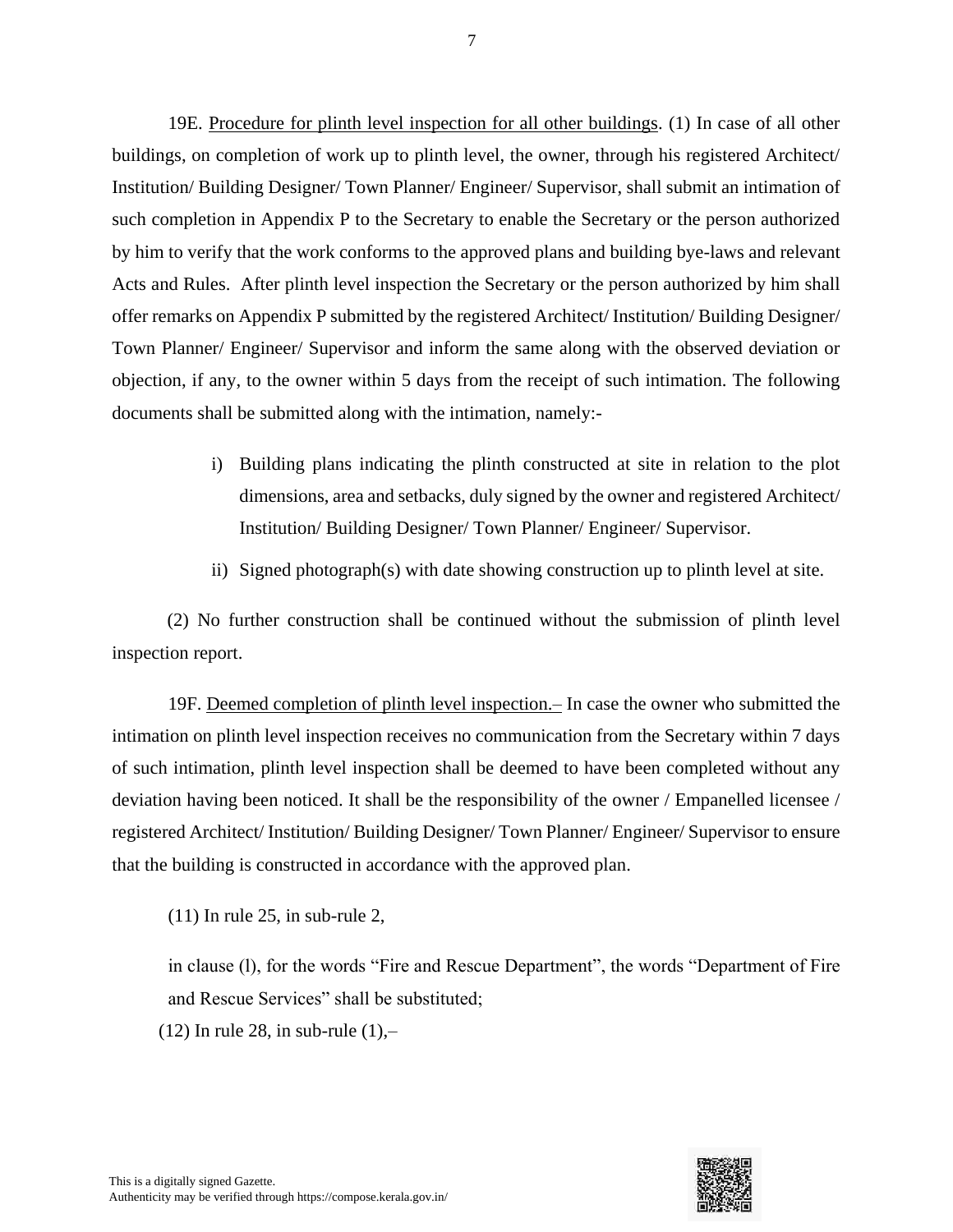- a) In the twelfth proviso and thirteenth proviso, for the words "total built up area" the words "total floor area" shall be substituted;
- b) In sub-rule (2) and sub-rule (3), for the words "total built up area" the words "total floor area" shall be substituted;
- c) after the fourteenth proviso, the following proviso shall be inserted, namely:–

"Provided also that in the case of buildings intended for the storage of LPG cylinders designated as white category as per the norms of the Pollution Control Board, the access width shall not be less than 6 metres.";

(13) In rule 43, after sub-rule (2) the following sub-rules shall be inserted, namely:–

 "(3) Provision for LPG piped gas system/ LPG articulate system shall be provided in all apartments with adequate safety measures.

 (4) In the case of existing apartments, provision for LPG piped gas system/ LPG articulate system shall be provided within 3 years of the date of commencement of the Kerala Panchayat Building (Amendment) Rules, 2021.";

(14) In rule 49, in sub-rule (1), in clause (i) for the words and figures "item (xi)", the words and figures "item (xii)" shall be substituted;

(15) In rule 52, for the words "Social Welfare Department", the words "Social Justice Department" shall be substituted;

(16) In Rule 99, the following sub-rule shall be inserted, namely:–

"(7) For providing self certified building permit, a registered Architect/ Institution/ Building Designer/ Town Planner/ Engineer/ Supervisor shall empanel with the registering authority and shall submit an application in Appendix Q for empanelment. All empanelled licensees shall undergo training as specified by Government from time to time.

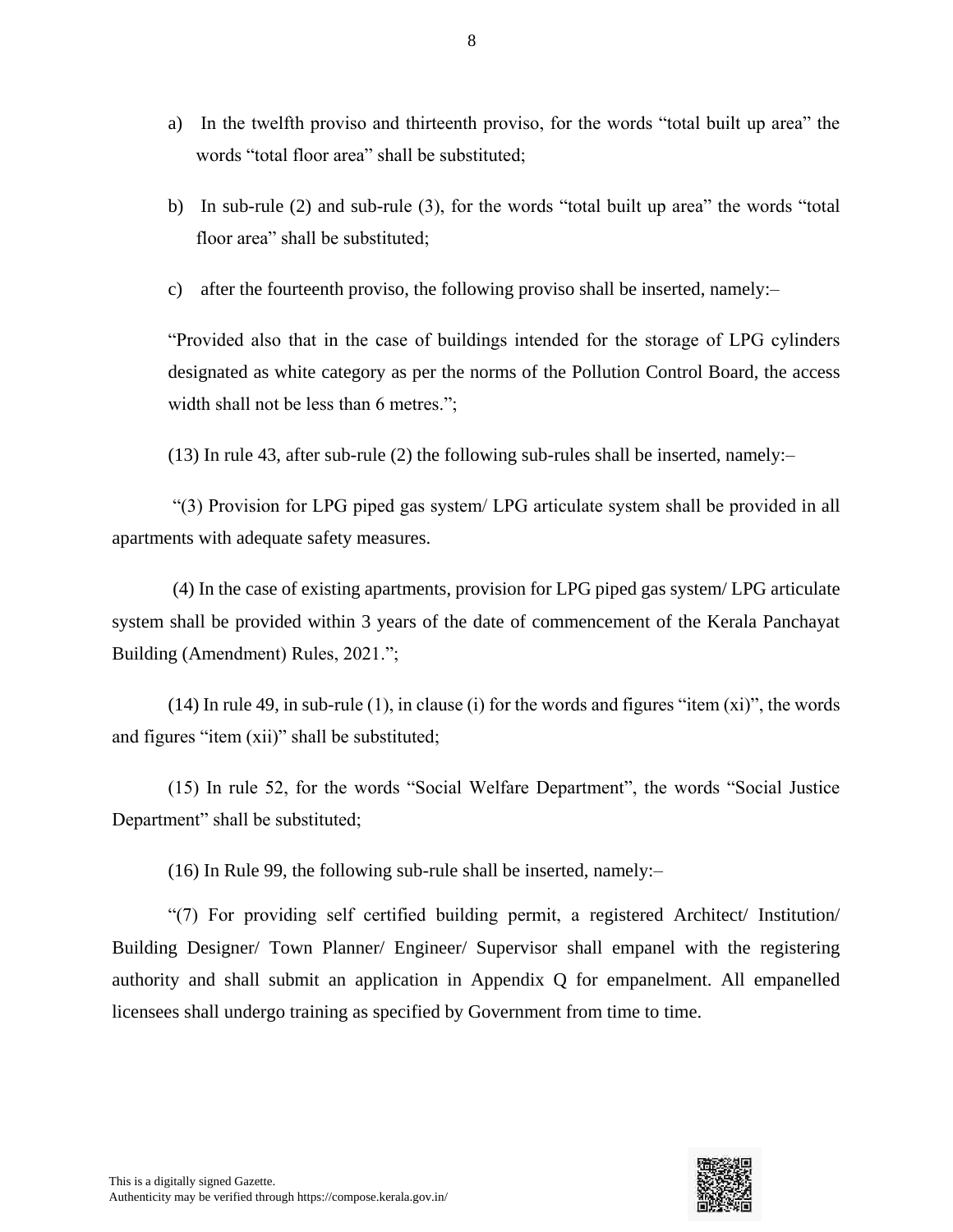The fee for empanelment shall be the rates shown below:

| Architect                  | $:$ Rs 12000 |
|----------------------------|--------------|
| Building Designer A        | $:$ Rs 12000 |
| <b>Building Designer B</b> | $:$ Rs 10000 |
| Engineer A                 | $:$ Rs 12000 |
| Engineer B                 | : Rs 10000   |
| Town Planner A             | $:$ Rs 12000 |
| Town Planner B             | $:$ Rs 10000 |
| Supervisor Senior          | $:$ Rs 8000  |
| Supervisor A               | $:$ Rs 6000  |
| Supervisor B               | : Rs $4000"$ |

Amendment of Appendixes.

(17) In Appendix A1,

(1) In Sl. No. 9, for the letters, "KMBR" the letters and figures "KPBR 2019" shall be substituted;

 (2) in the table under Sl. No. 10, the following item shall be added as Sl. No. 13 namely:–

"connected load in kW for buildings coming under rule 2.1 and 2.2 of Kerala State Energy Conservation Building Code Rules 2017"

9

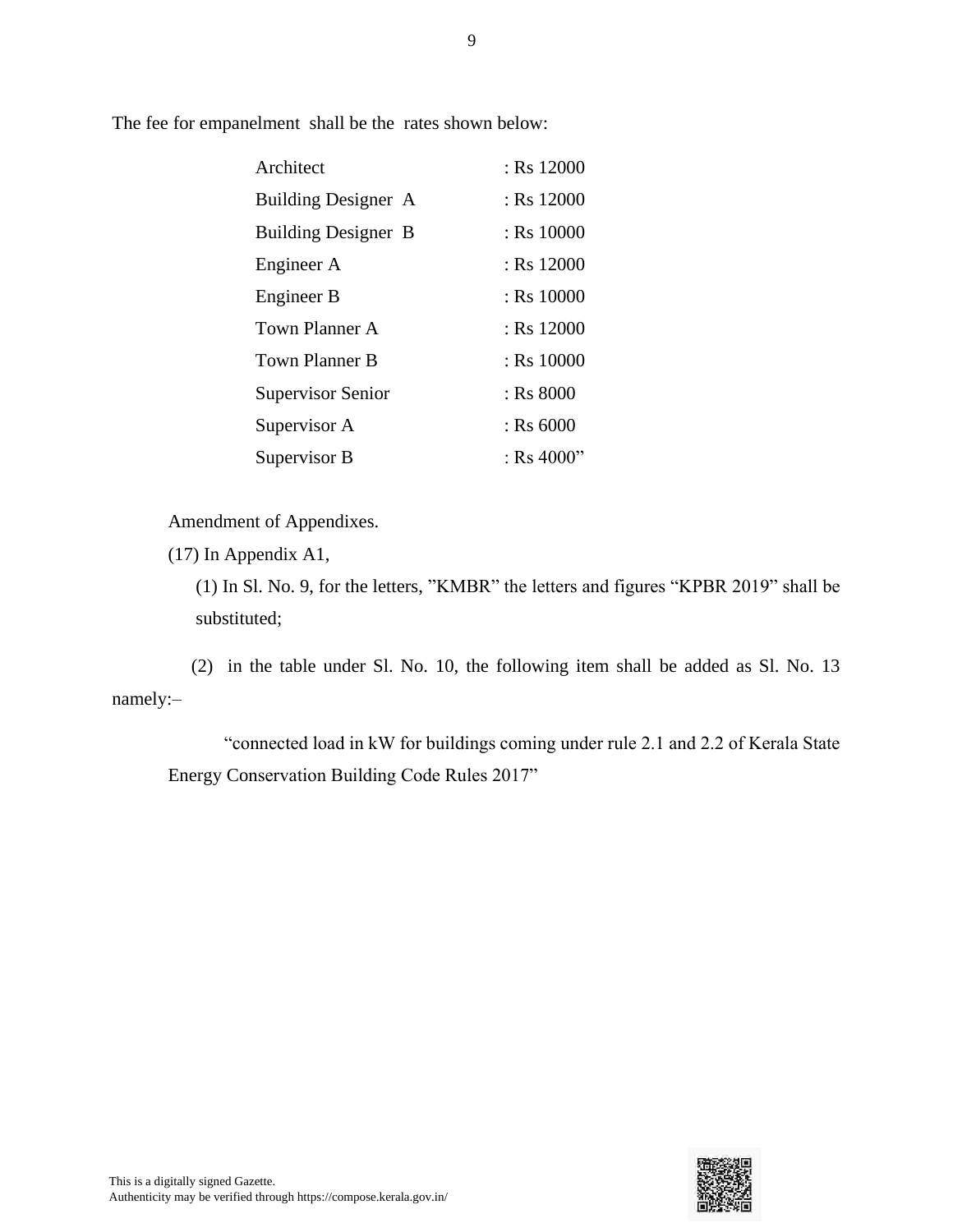(18) After Appendix A1, the following appendices shall be inserted, namely:–

## **"APPENDIX- A1A**

#### **(See rules 5(1)(c), 19A(2)) APPLICATION FOR APPROVAL OF THE BUILDIING SITE AND FOR THE PERMISSION TO EXECUTE THE WORK.**

…………………………………………………………. Panchayat

|        | 1. Name in capital letters                                                         | Applicant(s) | Owner(s) |
|--------|------------------------------------------------------------------------------------|--------------|----------|
|        | 2. Address:                                                                        |              |          |
|        | Permanent address of the<br>(i)                                                    |              |          |
| owner: |                                                                                    |              |          |
| 3.     | (ii) To which communications are to be sent<br>Nature of development/construction: |              |          |
|        | (i) New construction                                                               |              |          |
|        | (ii) Reconstruction                                                                |              |          |
|        |                                                                                    |              |          |
|        | (iii) Alteration / Addition/Extension                                              |              |          |
|        | (iv) Change in occupancy                                                           |              |          |
|        | 4. Details of plot                                                                 |              |          |
|        | (i) Revenue Village :                                                              |              |          |
|        | (ii)<br>(a) Survey No.                                                             |              |          |
|        | (b) Resurvey No                                                                    |              |          |
|        |                                                                                    |              |          |
|        | <b>Sub Division</b><br>(iii)                                                       |              |          |
|        | (iv) Taluk                                                                         |              |          |
|        | (v) District                                                                       |              |          |
|        | (vi) Extent in Sq.m                                                                |              |          |
|        | (vii) Nature of ownership                                                          |              |          |
|        | (viii) Number and date of deed/Document                                            |              |          |
|        | (ix) Registrar's Office<br>Ward No.<br>(x)                                         |              |          |
|        | (xi) Authorised number of the nearest building                                     |              |          |
|        | (xii) Nearest Electric Post/Telecom Post number                                    |              |          |
|        | 5. Whether the land, if any, contiguous to this plot                               |              |          |
|        | of the owner shown in the site plan (Rule $6(4)(a)(i)$ )                           | : Yes /No    |          |

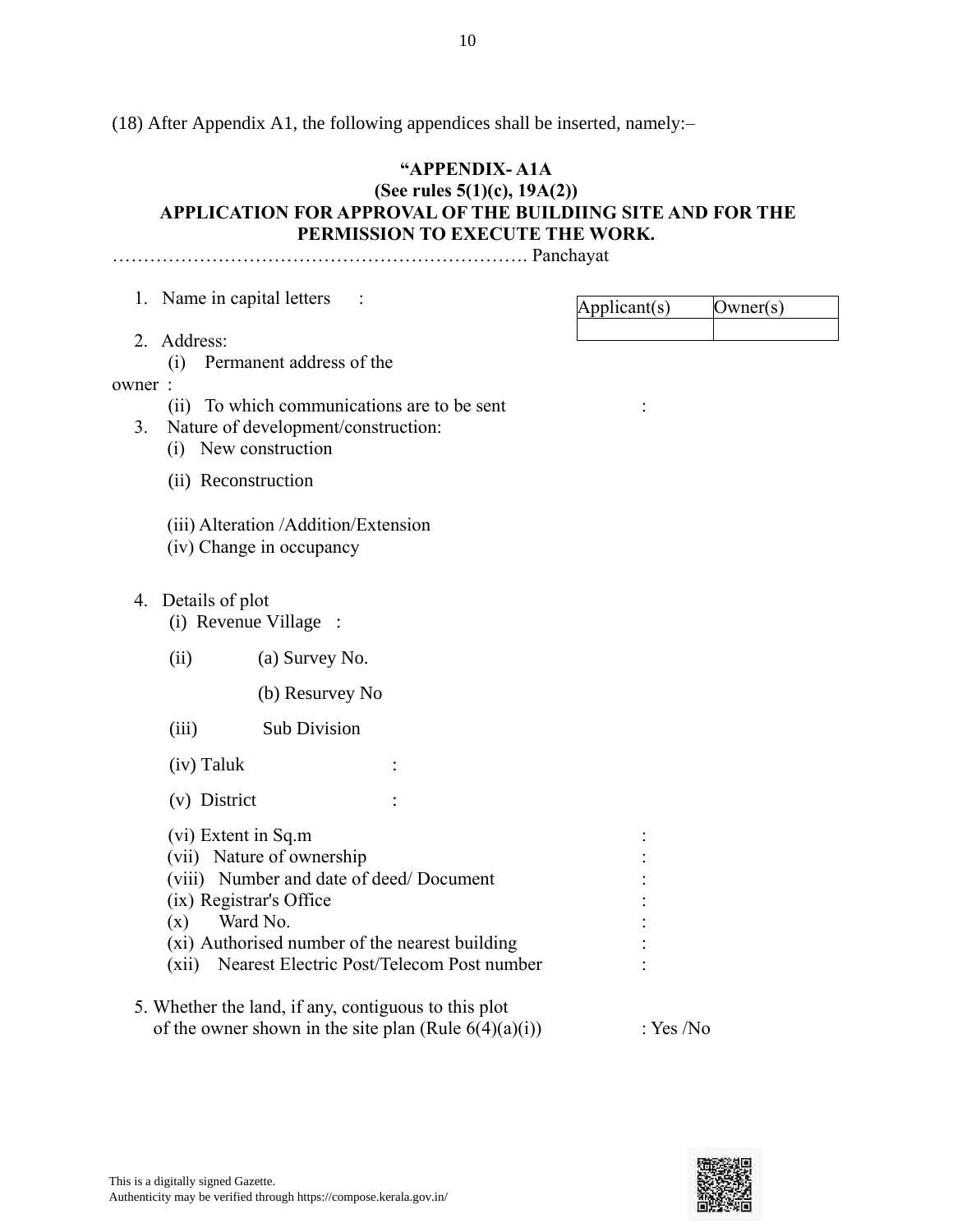6. Usage of surrounding plots in general

| North                                     |  |
|-------------------------------------------|--|
| East                                      |  |
| South                                     |  |
| West                                      |  |
| 7. Whether Government or Quasi Government |  |

8. Details of the Construction

(i) Details of Proposed Building(s)

|          |            |          | <b>Building no. 1</b> |         |            |          | <b>Building no. 2</b> |            |
|----------|------------|----------|-----------------------|---------|------------|----------|-----------------------|------------|
|          | Occupancy: |          |                       |         | Occupancy: |          |                       |            |
|          |            |          |                       |         |            |          |                       |            |
|          | Use        | Built-up | Area                  | Floor   | Use        | Built-up | Area                  | Floor area |
| Floors   |            | area     | provided              | area    |            | area     | provided for          | (Sq.m.)    |
|          |            | (Sq.m.)  | for                   | (Sq.m.) |            | (Sq.m.)  | parking               |            |
|          |            |          | parking               |         |            |          | inside the            |            |
|          |            |          | inside the            |         |            |          | building              |            |
|          |            |          | building              |         |            |          | (Sq.m.)               |            |
|          |            |          | (Sq.m.)               |         |            |          |                       |            |
| Basement |            |          |                       |         |            |          |                       |            |
| floor    |            |          |                       |         |            |          |                       |            |
|          |            |          |                       |         |            |          |                       |            |
| Ground   |            |          |                       |         |            |          |                       |            |
| floor    |            |          |                       |         |            |          |                       |            |
|          |            |          |                       |         |            |          |                       |            |
|          |            |          |                       |         |            |          |                       |            |
|          |            |          |                       |         |            |          |                       |            |
| Total    |            |          |                       |         |            |          |                       |            |

*Add separate sheet if required, duly signed by both the empaneled licensee and the Owner* (ii) Details of Existing Building(s)

|                 |            |          | 017<br><b>Building no. 1</b> |         |            |          | <b>Building no. 2</b> |            |
|-----------------|------------|----------|------------------------------|---------|------------|----------|-----------------------|------------|
|                 | Occupancy: |          |                              |         | Occupancy: |          |                       |            |
|                 |            |          |                              |         |            |          |                       |            |
|                 | Use        | Built-up | Area                         | Floor   | Use        | Built-up | Area                  | Floor area |
| Floors          |            | area     | provided                     | area    |            | area     | provided for          | (Sq.m.)    |
|                 |            | (Sq.m.)  | for                          | (Sq.m.) |            | (Sq.m.)  | parking               |            |
|                 |            |          | parking                      |         |            |          | inside the            |            |
|                 |            |          | inside the                   |         |            |          | building              |            |
|                 |            |          | building                     |         |            |          | (Sq.m.)               |            |
|                 |            |          | (Sq.m.)                      |         |            |          |                       |            |
| <b>Basement</b> |            |          |                              |         |            |          |                       |            |
| floor           |            |          |                              |         |            |          |                       |            |
|                 |            |          |                              |         |            |          |                       |            |

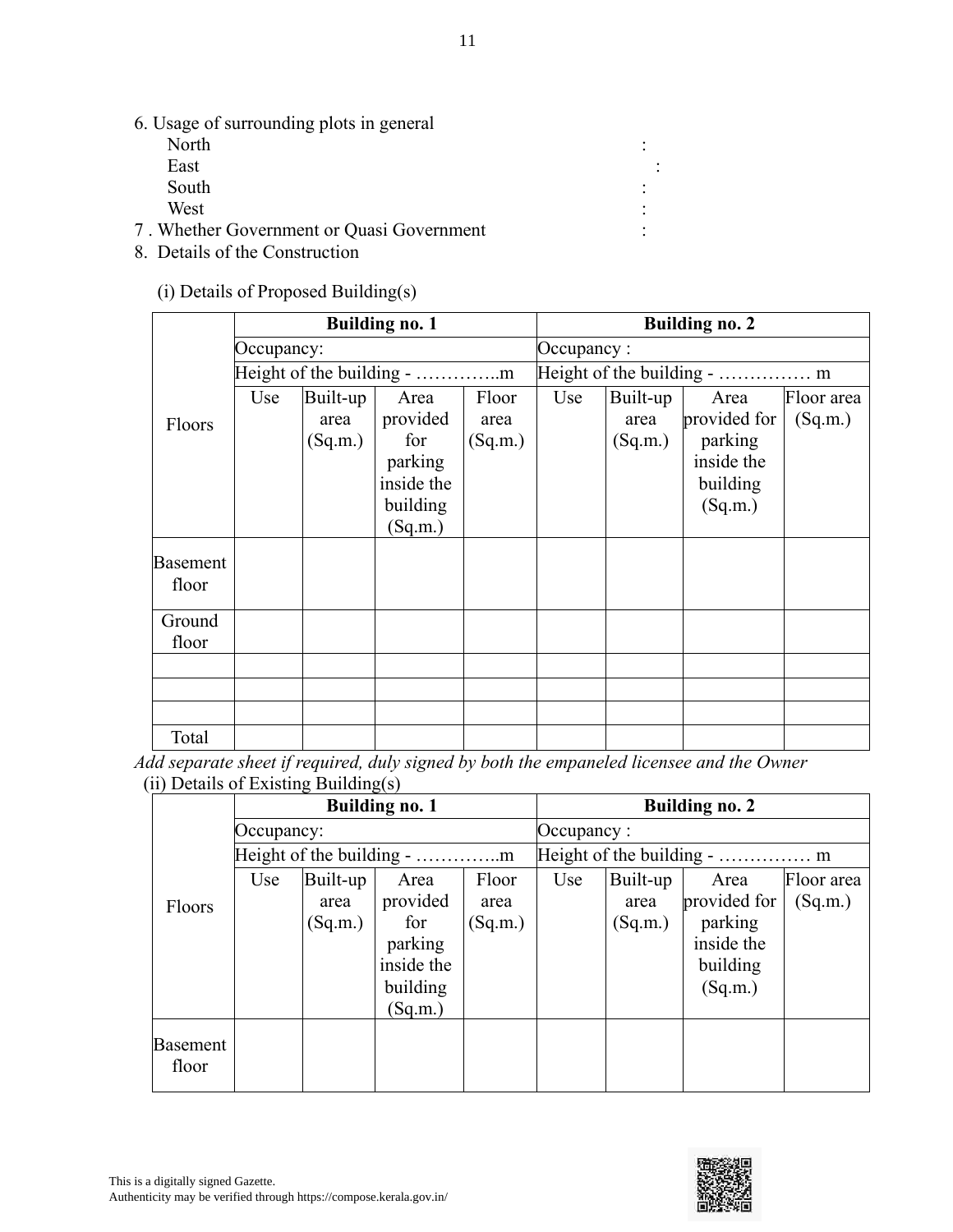| Ground<br>floor |  |  |  |  |
|-----------------|--|--|--|--|
|                 |  |  |  |  |
|                 |  |  |  |  |
|                 |  |  |  |  |
| Total           |  |  |  |  |

*Add separate sheet if required, duly signed by both the empaneled licensee and the Owner*

(iii) Total Built-up Area :

(iv) Total Covered Area :

 $(v)$  Total parking area provided inside the building(s):

(vi) Total Floor Area :

(vii) Estimated cost of construction :

9. Basic KPBR Verification with respect to proposed plot

| Sl. | Rule | Description              | Required/permissible | Provided |
|-----|------|--------------------------|----------------------|----------|
| No. | No.  |                          |                      |          |
|     |      | Access width to the plot |                      |          |
|     |      | Coverage                 |                      |          |
|     |      | Floor Space Index        |                      |          |

### 10. Basic Kerala Panchayat Building Rule Verification w.r.t. proposed building(s)

|                | (a) Building no. 1 |                                  |                      |          |
|----------------|--------------------|----------------------------------|----------------------|----------|
|                | Sl. No. Rule No.   | Description                      | Required/permissible | Provided |
|                |                    | Access width to the building (in |                      |          |
|                |                    | m)                               |                      |          |
| $\overline{2}$ |                    | Minimum distance from the        |                      |          |
|                |                    | abutting road/access to other    |                      |          |
|                |                    | building(s) (in metre)           |                      |          |
| 3              |                    | No. of Four-wheeler parking      |                      |          |
| $\overline{4}$ |                    | Area of Two-wheeler parking      |                      |          |
| 5              |                    | No. of Parking for Differently   |                      |          |
|                |                    | abled                            |                      |          |
| 6              |                    | No. of Parking for Visitors      |                      |          |
| $\overline{7}$ |                    | Loading/unloading space (in sq.  |                      |          |
|                |                    | metre)                           |                      |          |
| 8              |                    | Set Backs (in metre)             |                      |          |
|                |                    | Front                            |                      |          |
|                |                    | Side 1                           |                      |          |
|                |                    | Side 2                           |                      |          |
|                |                    | Rear                             |                      |          |
| 9              |                    | Exit Width (in metre)            |                      |          |
| 10             |                    | No. of Stair case(s)             |                      |          |
| 11             |                    | No. of Fire Escape Stair case(s) |                      |          |
| 12             |                    | Rainwater storage capacity (in   |                      |          |
|                |                    | litre)                           |                      |          |

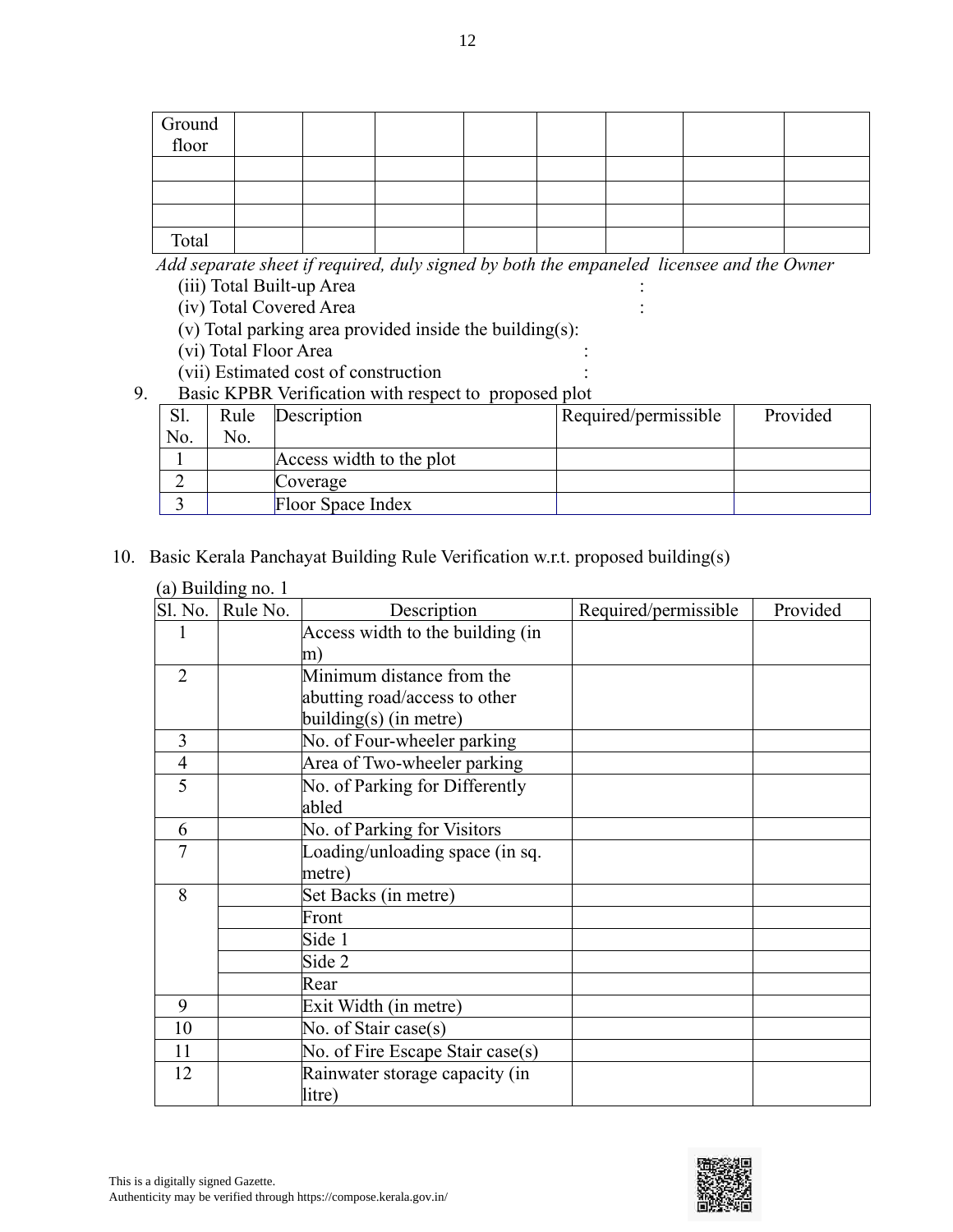|  | connected load in kW for<br>buildings coming under rule 2.1<br>and 2.2 of KSECBC rules 2017 |  |
|--|---------------------------------------------------------------------------------------------|--|
|  |                                                                                             |  |
|  |                                                                                             |  |
|  |                                                                                             |  |
|  |                                                                                             |  |
|  |                                                                                             |  |
|  |                                                                                             |  |
|  |                                                                                             |  |

*Add separate sheet if required, duly signed by both the licensee and the Owner*

11. Provisions of Town Planning Schemes, if any, applicable to the construction

(i) Zoning

| Sl. | Name of the TP | Stage        | Zone | Permissibility of proposed     |
|-----|----------------|--------------|------|--------------------------------|
| No. | Scheme         | (Sanctioned/ |      | construction as per the scheme |
|     |                | Published)   |      |                                |
|     |                |              |      |                                |
|     |                |              |      |                                |
|     |                |              |      |                                |

(ii) Road Widening

| S1.<br>No. | Name of<br>the TP<br>Scheme | Stage<br>(Sanctioned/<br>Published) | Existing<br>Width of<br>(in<br>road<br>m) | Proposed<br>Width of<br>road<br>(in<br>m) | <b>Building</b><br>Line<br>m) | Set Back<br>Required<br>from<br>$\frac{\text{(in}}{\text{Existing road}}$<br>boundary<br>(in m) | Set back<br>provided<br>(in m) |
|------------|-----------------------------|-------------------------------------|-------------------------------------------|-------------------------------------------|-------------------------------|-------------------------------------------------------------------------------------------------|--------------------------------|
|            |                             |                                     |                                           |                                           |                               |                                                                                                 |                                |
|            |                             |                                     |                                           |                                           |                               |                                                                                                 |                                |

- 12. Permissibility with respect to Kerala Conservation of Paddy Land and Wet and Act 2008 / KLU order 1967 :
	- (i) Type of land as per BTR : a) Type of land as per Data Bank :
- 13. Details of permit/approved plan already obtained.
- 14. Details of fee paid: Application fee Layout scrutiny fee (i) Amount
	- (ii) No. and date of receipt
- 15. Details of documents, plans, certificate, etc. enclosed.

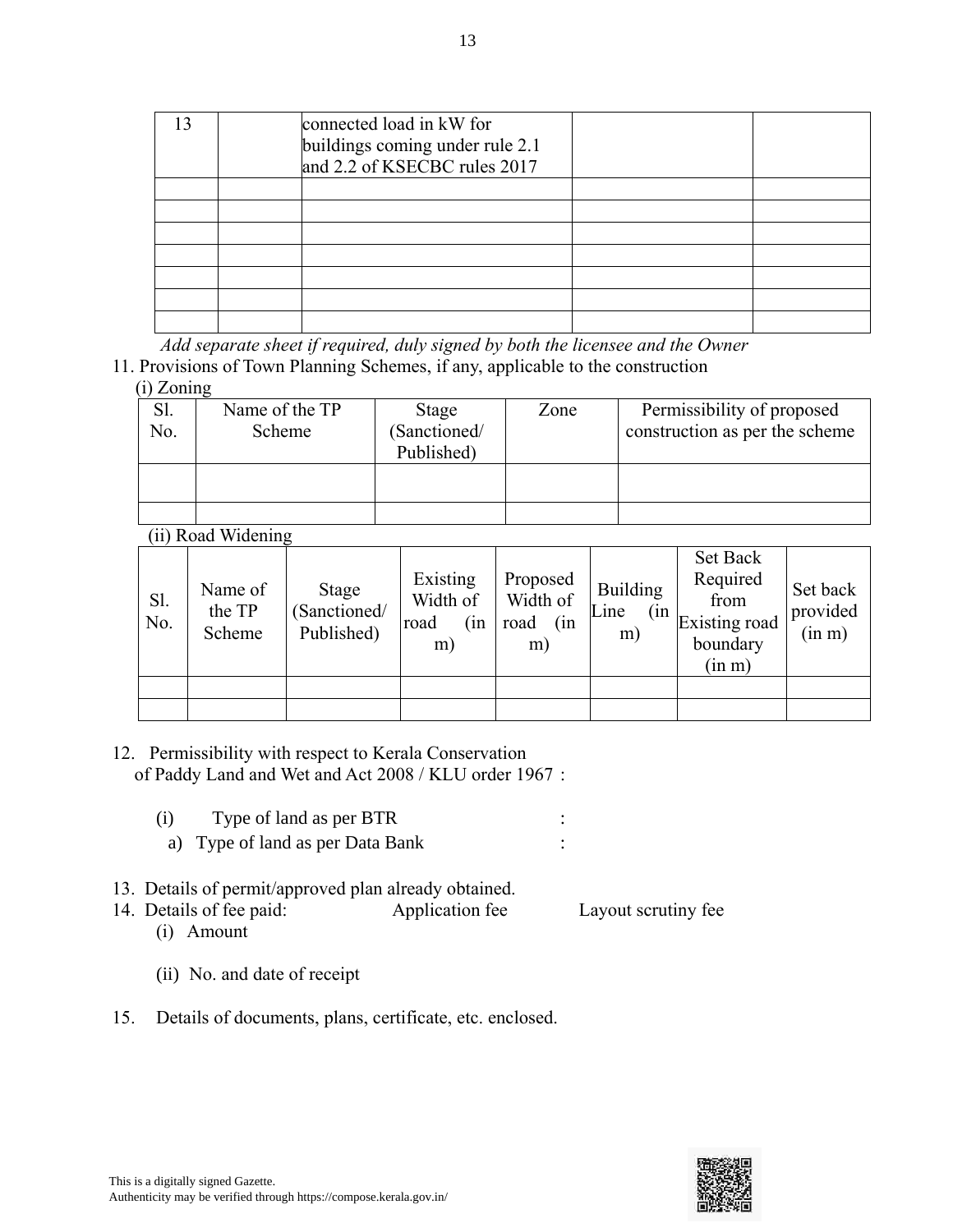Authenticity may be verified through https://compose.kerala.gov.in/

## 16. Details of NOC obtained.

| Sl. | Required | Whether enclosed or not | Details of the NOC / Clearances |
|-----|----------|-------------------------|---------------------------------|
| No. |          |                         |                                 |
|     |          |                         |                                 |
|     |          |                         |                                 |
|     |          |                         |                                 |
|     |          |                         |                                 |

## 17. DECLARATION

I,…………………………………………………………….………………hereby declare that the measurements, specifications and other details mentioned above are correct, complete and true to the best of my knowledge and belief and that I shall abide by the approved plan and the provisions in the Kerala Panchayat Raj Act ,1994 and Kerala Panchayat Building Rules ,2019 Rules in undertaking the construction.

Place: Signature of the owner with name Date:

## 18. CERTIFICATE

Certified that the site plan is prepared after verification of ownership document and site and the measurements shown are found to be correct.

Signature:

Address:

Name:

Place: Reg. No. of Empanelled licensee: Date: Address:

## 19. CERTIFICATE

Certified that the building plan is prepared in accordance with the provisions in the Kerala Panchayth Building Rules 2019, Kerala Panchayath Raj Act, 1994 and the provisions contained in the sanctioned Town Planning Schemes, if any.

Place: Signature:

Date: Name:

This is a digitally signed Gazette.



Reg. No. of Empanelled licensee: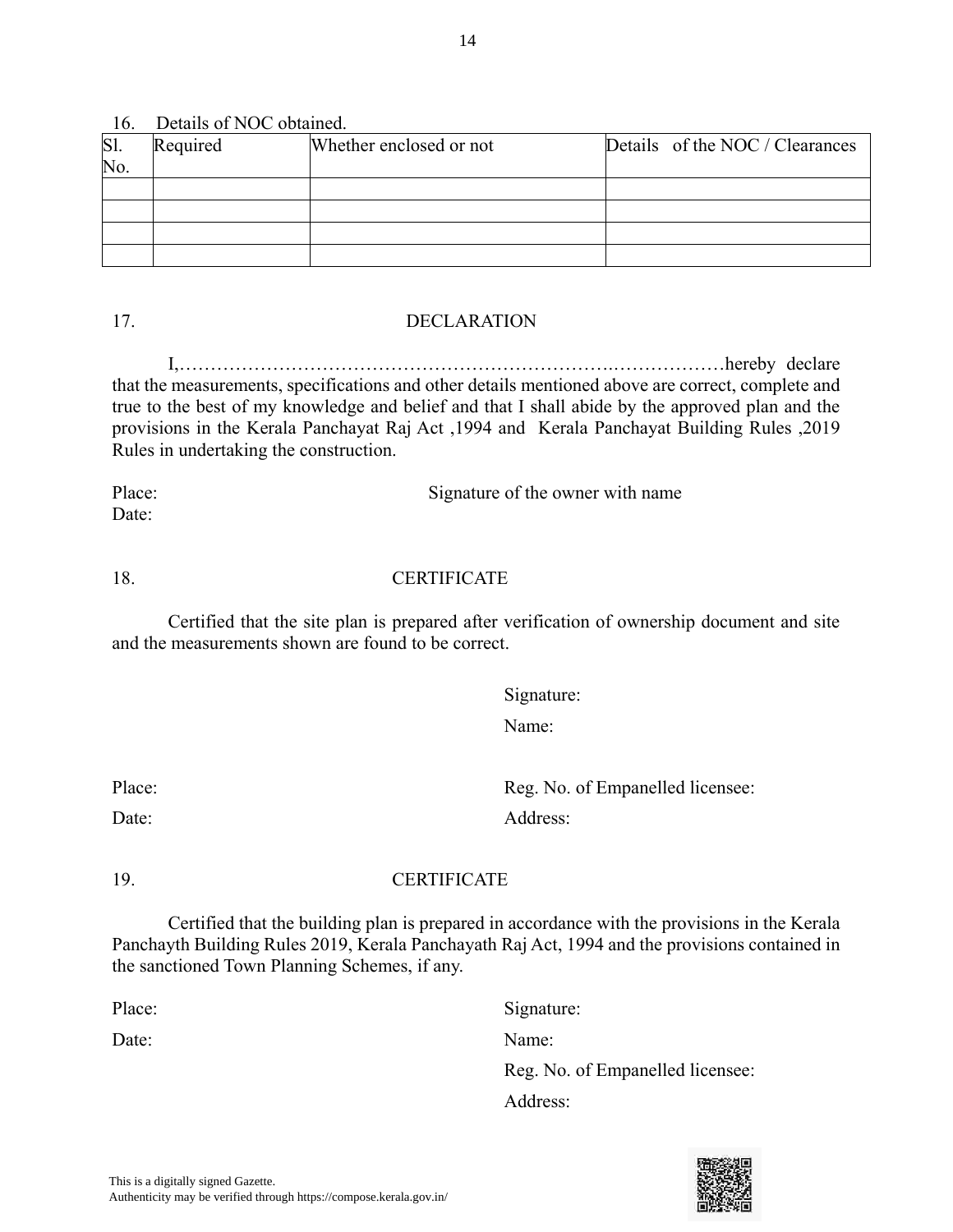#### 20. UNDERTAKING

I,………………………………………………..hereby undertake that the building construction and/or land development will be carried on/ being carried on/ was carried on as per the approved plan and permit in accordance with the rules in force.

Place: Signature: Signature:

Date: Name:

Reg. No. of Empanelled licensee:

Address:

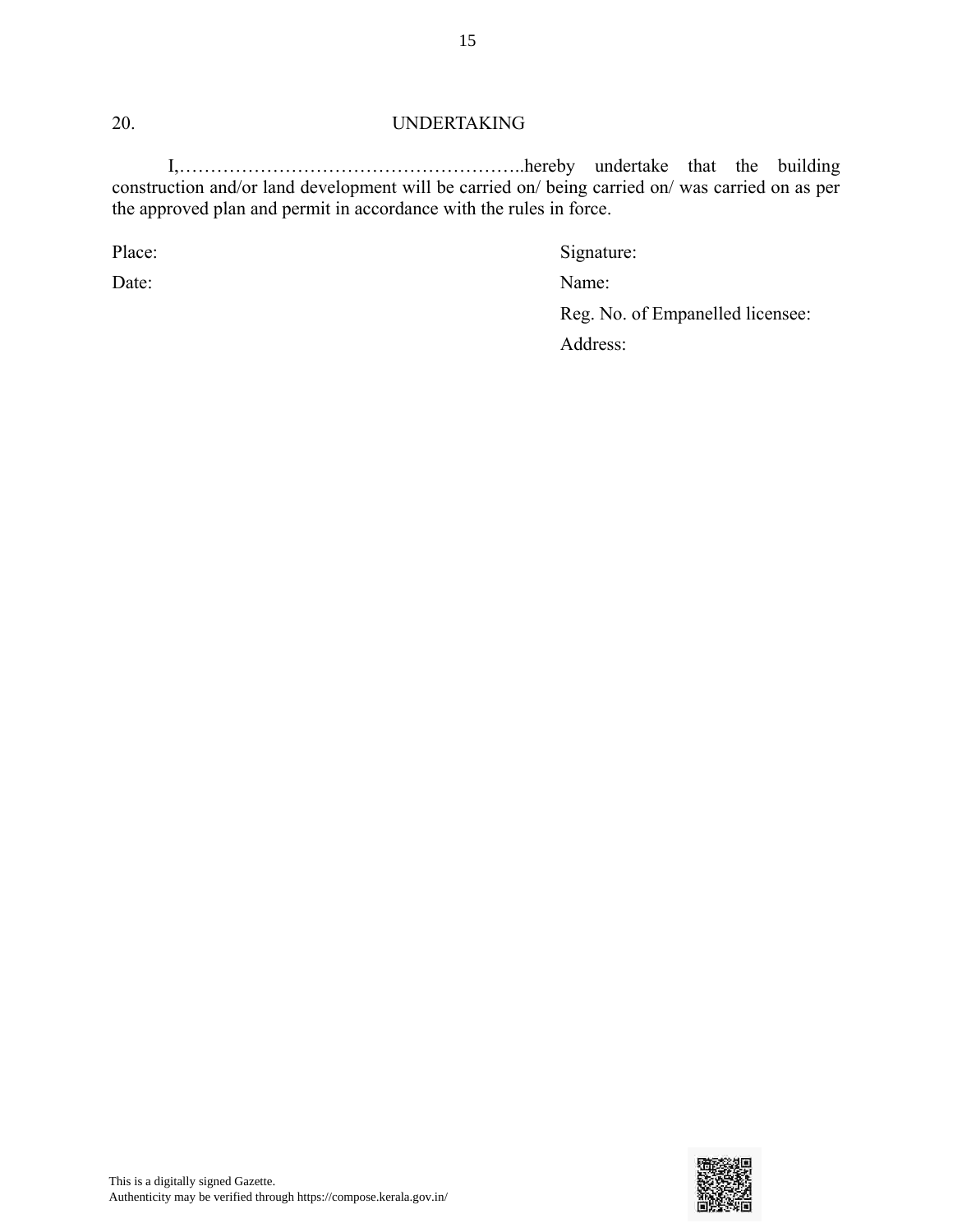#### **APPENDIX- A1B (See rules 19A(2)) ACKNOWLEDGMENT RECEIPT**

…………………………………………………………. Panchayat No………………….. Dated……………….

Details of application

- 1. Application No. :
- 2. Name of owner :
- 3. Reg no. of Empanelled licensee:
- 4. Occupancy of the proposed construction:
- 5. Floor area of the proposed construction:
- 6. Date of receipt of application:

It is hereby acknowledged that the application for self certified building permit submitted by Sri/Smt………………………..has been received in this office on ……………..

Name and Signature Office seal **Official Designation**"

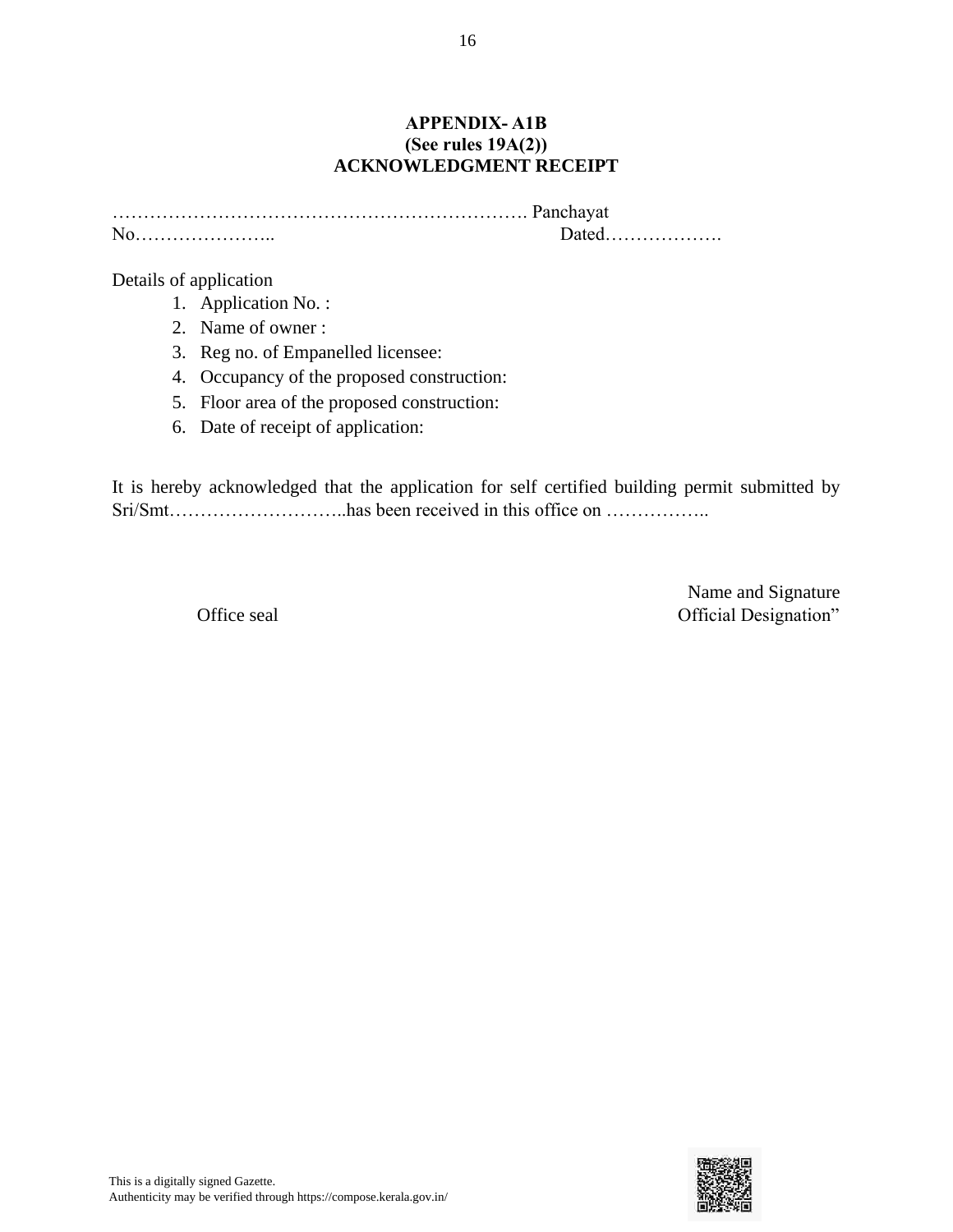(19) After Appendix F2, the following appendix shall be inserted, namely:-

#### **"APPENDIX F2A**

#### **[See rules 19C]**

## **OCCUPANCY CERTIFICATE OR USE CERTIFICATE FOR LOW RISK BUILDINGS CONSTRUCTED BY OBTAINING SELF CERTIFIED BUILDING PERMIT**

………………………………………………………………………… Municipal Corporation / Municipal Council / Town Panchayat

|  |  |  |  | Reference: Completion report / Partial Completion report submitted by the owner (Name)                                                                     |
|--|--|--|--|------------------------------------------------------------------------------------------------------------------------------------------------------------|
|  |  |  |  |                                                                                                                                                            |
|  |  |  |  |                                                                                                                                                            |
|  |  |  |  | Certified that the construction or reconstruction or addition or alteration of building or<br>erection of work under the self certified building permit No |
|  |  |  |  | supervised                                                                                                                                                 |
|  |  |  |  |                                                                                                                                                            |
|  |  |  |  | the work executed is in accordance with the permit and the building is now fit for occupation/use.                                                         |

Date:

Place: Signature of the Secretary

Enclosure: Completion Plan (Seal)"

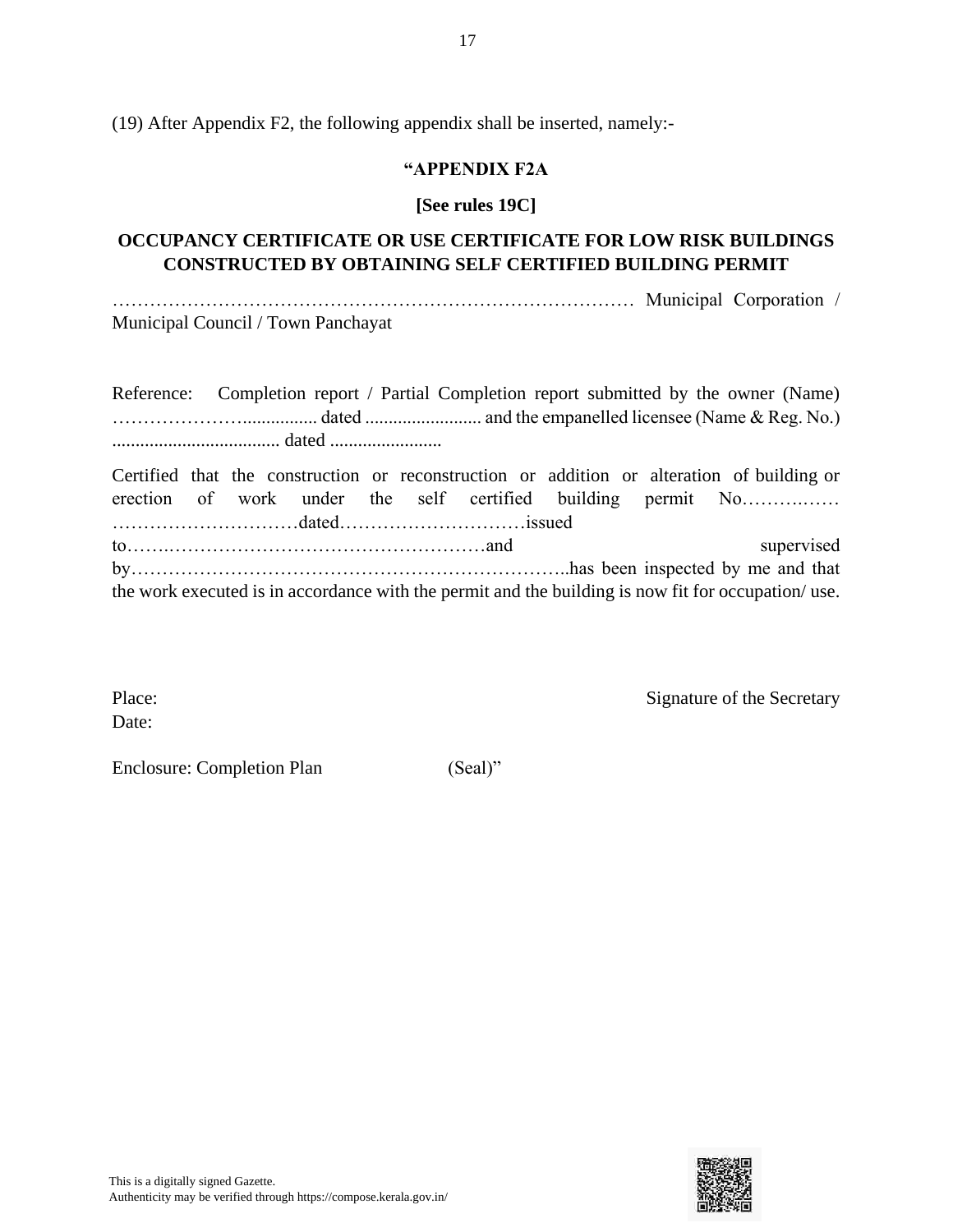(20) After Appendix N, the following appendices shall be inserted namely:–

## **" APPENDIX O**

[See rule 19A(1), 19A(3)]

#### **SELF-CERTIFIED BUILDING PERMIT**

Ref:— Application dated……………………….from Sri./Smt. …………………….

|                                           | This<br><i>is</i>                                                                | the | site |                                                 |  |  |            | approval and self-certified building permit for                                             |        | the |
|-------------------------------------------|----------------------------------------------------------------------------------|-----|------|-------------------------------------------------|--|--|------------|---------------------------------------------------------------------------------------------|--------|-----|
|                                           | construction/reconstruction/erection/re-erection/addition/alteration of building |     |      |                                                 |  |  |            |                                                                                             |        |     |
|                                           |                                                                                  |     |      |                                                 |  |  |            |                                                                                             |        | the |
|                                           |                                                                                  |     |      |                                                 |  |  |            |                                                                                             |        |     |
|                                           |                                                                                  |     |      |                                                 |  |  |            |                                                                                             |        |     |
|                                           |                                                                                  |     |      |                                                 |  |  |            |                                                                                             |        |     |
|                                           |                                                                                  |     |      | purpose subject to the conditions stated below: |  |  |            |                                                                                             |        |     |
|                                           |                                                                                  |     |      |                                                 |  |  |            | (1) Adequate safety measures will be ensured for protection against damage to health, life, |        |     |
|                                           |                                                                                  |     |      |                                                 |  |  |            | buildings and property of the workers and inhabitants around, during and after building     |        |     |
|                                           |                                                                                  |     |      |                                                 |  |  |            | construction. The owner and the developer shall be solely responsible for any such damages. |        |     |
|                                           |                                                                                  |     |      |                                                 |  |  |            |                                                                                             |        |     |
|                                           |                                                                                  |     |      |                                                 |  |  |            |                                                                                             |        |     |
|                                           |                                                                                  |     |      |                                                 |  |  |            |                                                                                             |        |     |
| (a) Setbacks $(m)$ (minimum $\&$ average) |                                                                                  |     |      |                                                 |  |  |            |                                                                                             |        |     |
| Building 1 Front                          |                                                                                  |     |      | Rear Side                                       |  |  | Side - 1   |                                                                                             | Side 2 |     |
| Building 2 Front                          |                                                                                  |     |      | Rear Side                                       |  |  | Side - $1$ |                                                                                             | Side 2 |     |
| Building 3 Front                          |                                                                                  |     |      | Rear Side                                       |  |  | Side - 1   |                                                                                             | Side 2 |     |
| $(b)$ Plot Area $(sq m)$ :                |                                                                                  |     |      |                                                 |  |  |            |                                                                                             |        |     |
| (c) FSI:                                  |                                                                                  |     |      |                                                 |  |  | Coverage : |                                                                                             |        |     |
|                                           | (d) Details of proposed building(s):                                             |     |      |                                                 |  |  |            |                                                                                             |        |     |

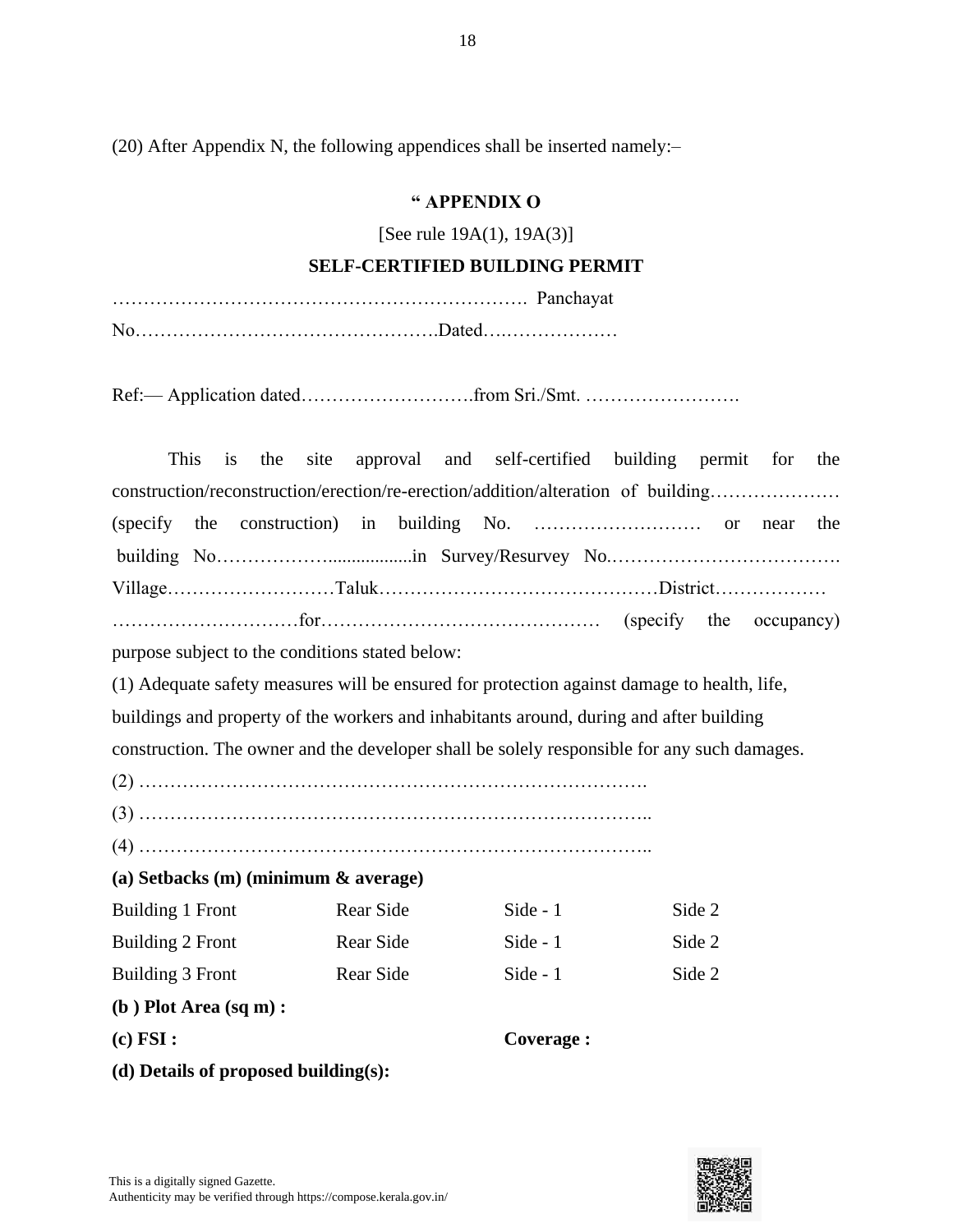|                          |     |                             | <b>Building no. 1</b>    |                           | <b>Building no. 2</b>         |                             |                          |                           |  |
|--------------------------|-----|-----------------------------|--------------------------|---------------------------|-------------------------------|-----------------------------|--------------------------|---------------------------|--|
|                          |     | Occupancy of the building - |                          |                           | Occupancy of the building -   |                             |                          |                           |  |
| Floors                   |     | Height of the building -    |                          | m                         | Height of the building -<br>m |                             |                          |                           |  |
|                          | Use | Built-up<br>area<br>(Sq.m.) | Floor<br>area<br>(Sq.m.) | Carpet<br>area<br>(Sq.m.) | Use                           | Built-up<br>area<br>(Sq.m.) | Floor<br>area<br>(Sq.m.) | Carpet<br>area<br>(Sq.m.) |  |
| <b>Basement</b><br>floor |     |                             |                          |                           |                               |                             |                          |                           |  |
| Ground<br>floor          |     |                             |                          |                           |                               |                             |                          |                           |  |
|                          |     |                             |                          |                           |                               |                             |                          |                           |  |
|                          |     |                             |                          |                           |                               |                             |                          |                           |  |
|                          |     |                             |                          |                           |                               |                             |                          |                           |  |
| Total                    |     |                             |                          |                           |                               |                             |                          |                           |  |

*Add separate sheet if required, duly signed by both the licensee and the Owner*

(e)*Date of commencement of Construction –*

(f) *Whether the proposed construction falls in any town planning Scheme/ plan* (g)*Name and registration number of the empanelled licensee:* 

- 1. The measurements, specifications and other details mentioned above are correct, complete and true to the best of my knowledge and belief and I shall abide by the approved plan and the provisions in the Act and Rules in undertaking the construction.
- 2. The site plan is prepared after verification of ownership document and site and the measurements shown are found to be correct.
- 3. The plot and the proposed building conforms to the provisions of Coastal Zone Regulation notification and Kerala Conservation of Paddy and Wetland Act 2008 and its subsequent amendments.

4. The building plan is prepared in accordance with the provisions in the Kerala Panchayat Building Rules 2019, the Kerala Panchayat Raj Act 1994, the provisions contained in the sanctioned Town Planning Schemes, if any, and permission/NOC/concurrence, if any, required as per Rule 5(4) of the Kerala Panchayat Building Rules 2019.

Name : Name: Address: Reg. No.:

Signature of the owner Signature of the empanelled licensee

19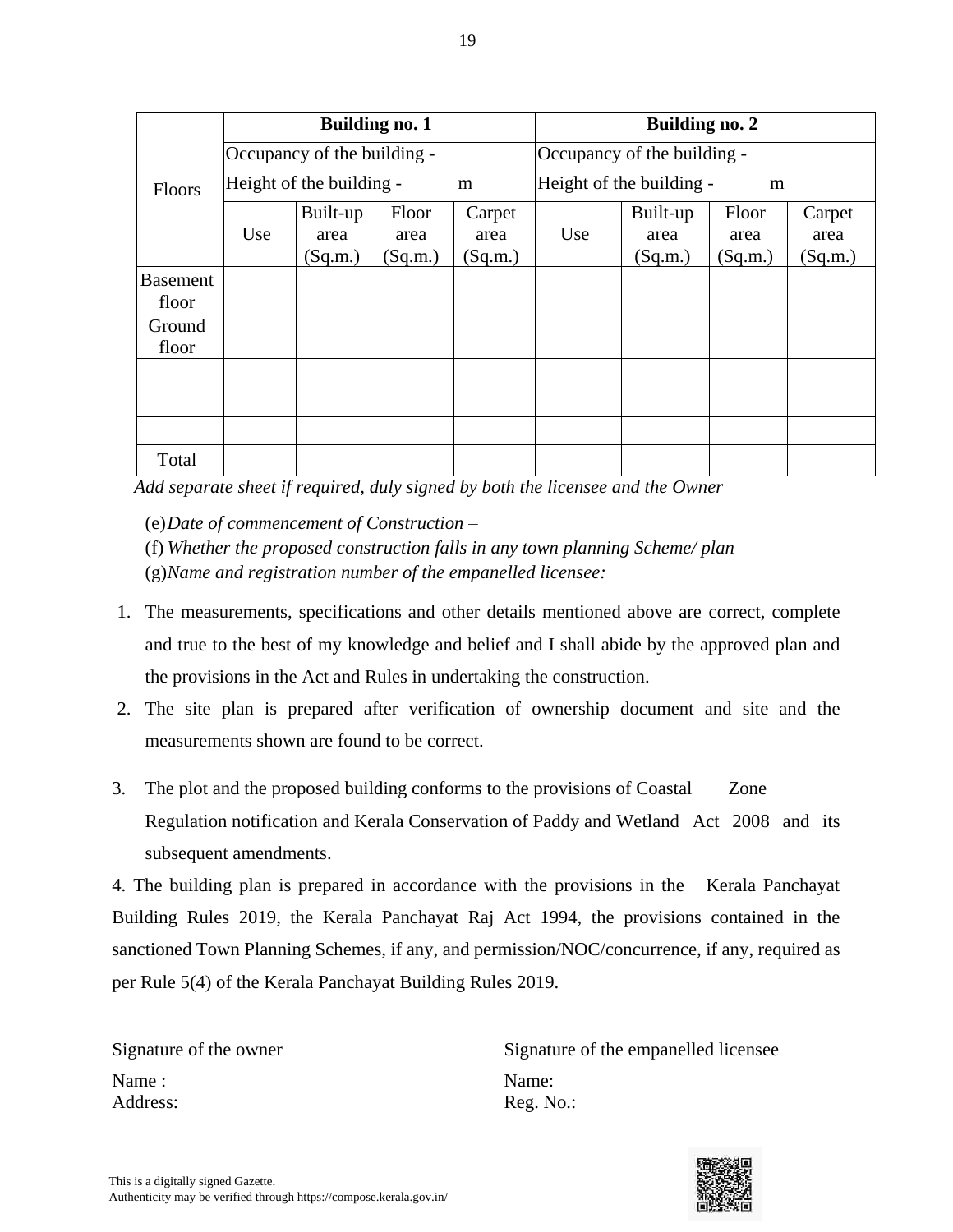20

Date: Address: (Empanelled Architect, Building Designer, Engineer, Town Planner, Supervisor) Date:

Encl:

- 1. Building plans, documents and other details as per Rule 6.
- 2. NOCs/Clearances (specify if any):
- 3. Others (specify):

*The Self certified building permit is valid only along with the duly signed acknowledgment receipt in Appendix A1B*

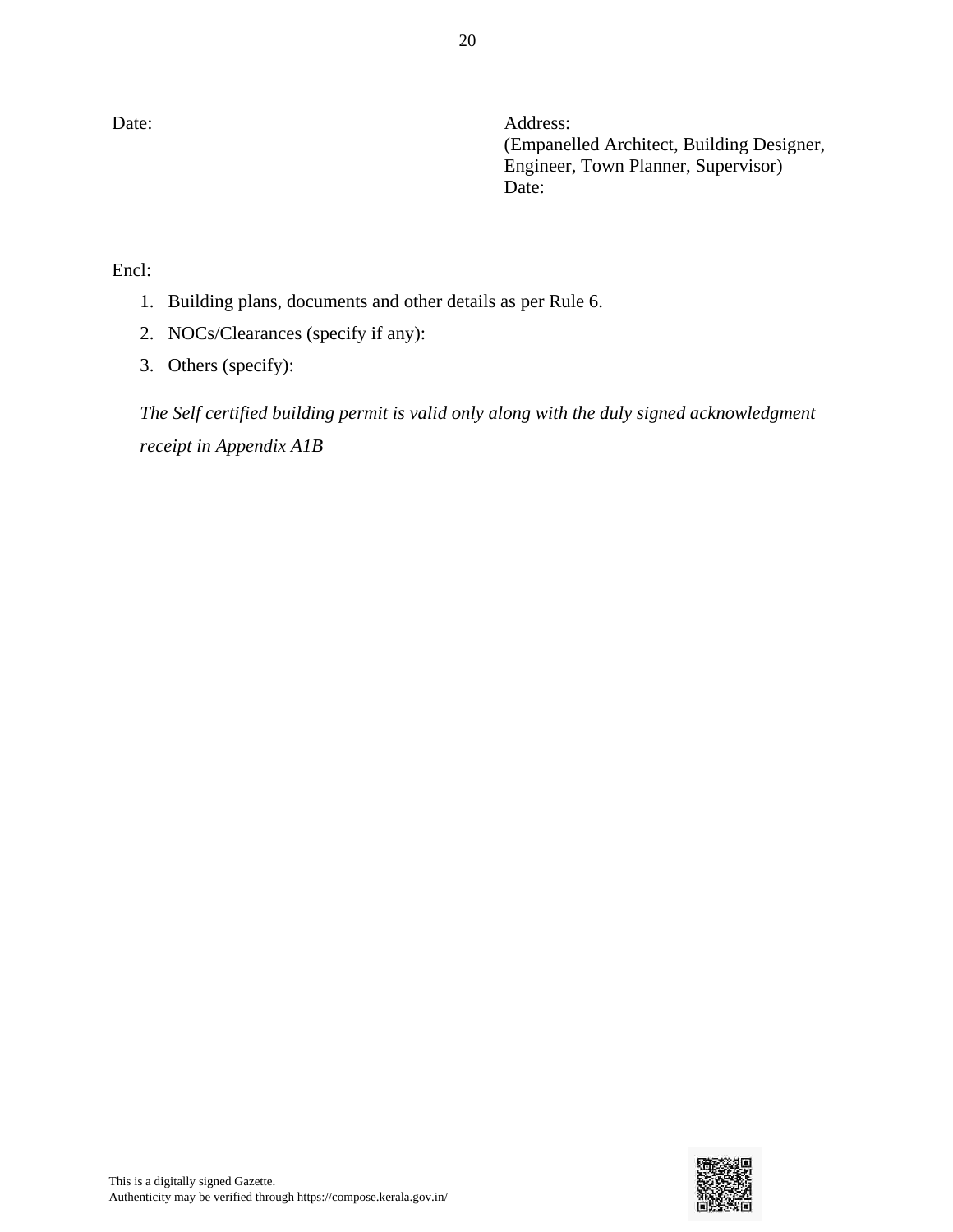#### **Appendix P (See rule 19D & 19E)**

## **Plinth level Inspection Report**

- A. General Details
	- 1. Application No.
	- 2. Name and address of owner
	- 3. Type/occupancy
	- 4. Sy. No. …………………… village…………………..local body………………………
	- 5. Name of the officer conducting the site inspection
	- 6. Date of inspection
	- 7. Stage of construction at site
- B. Plinth level inspection Details

| Sl.            | Item                      | Provided as per approved | Provided actually at site |
|----------------|---------------------------|--------------------------|---------------------------|
| No.            |                           | plan                     |                           |
|                | Distance from road R23(2) |                          |                           |
| $\overline{2}$ | Front set back            |                          |                           |
| $\overline{3}$ | Rear set back             |                          |                           |
| $\overline{4}$ | Side set back             |                          |                           |
| $\overline{5}$ | Plinth area               |                          |                           |

- 8. Any other remarks
- 9. Number of photos enclosed -

Inspection is done in the presence of ………………………………………

I also assure and undertake that, I have signed in the plan and the construction made up to plinth level is structurally safe and is in accordance to the building rules and other relevant Act/Rules in force and is fit for continuing construction.

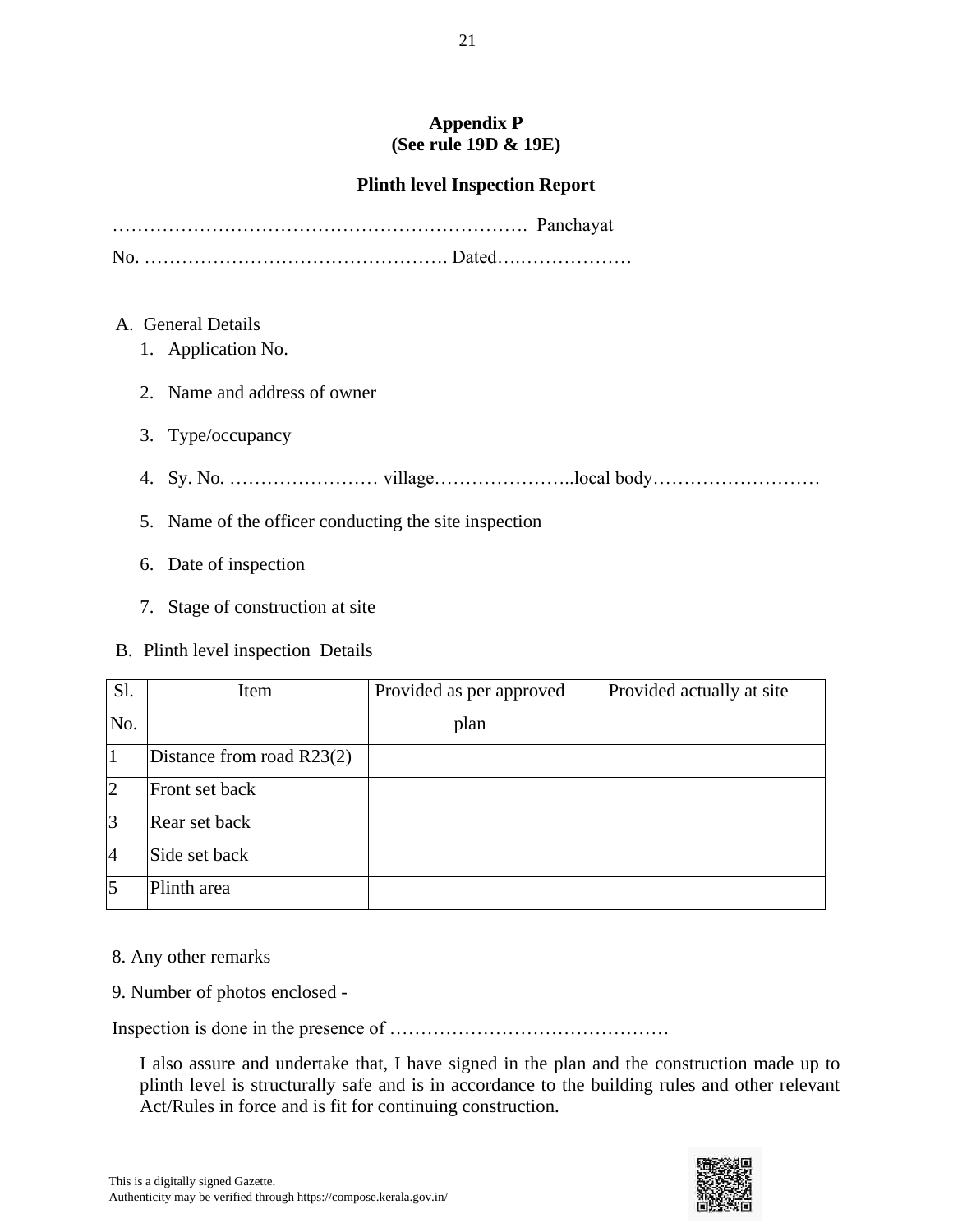Encl: Building plans as specified in Rule 21 B Signature

Name: Reg No./Empanelled No.: Address: Date:

#### Verification Report

(This form has to be completed and submitted to the Secretary by the officer inspecting the site after his site inspection and verification regarding compliance of the structure up to plinth level with the approved plan)

I. Work of ……….. (Title of the project)…….. at …………………............ [Site address]………………

II. Name of the present owner:

III. Description of the structure:

IV. Whether the construction up to plinth level is as per the approved plan Yes/no

V. Remarks

VI. Recommendation

Name and Signature Official Designation …………………………………….Panchayat

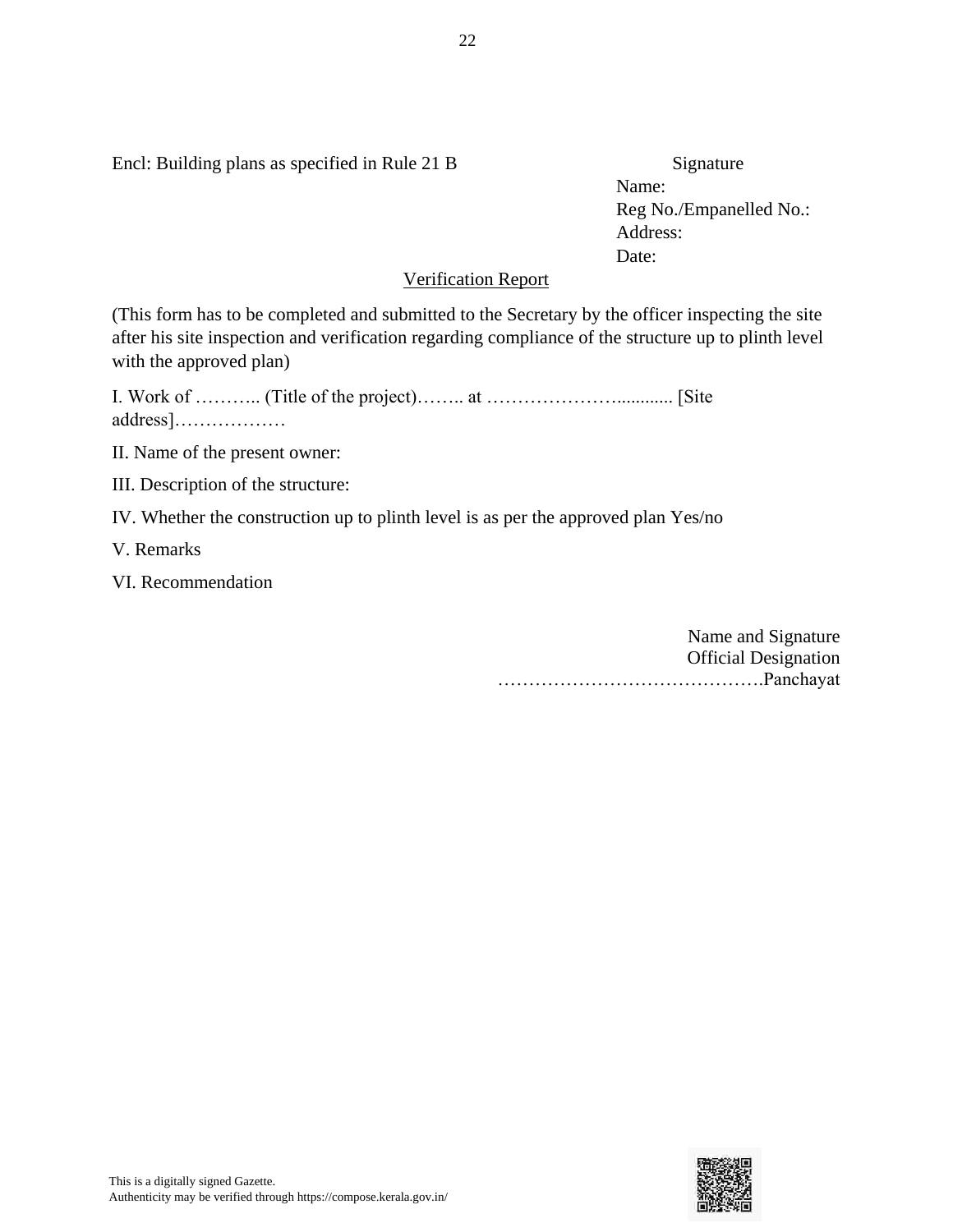#### **APPENDIX –Q**

### **[See rule 99(7)]**

#### **Application for empanelment under the Kerala Panchayat Building Rules, 2019**

- 1. Name of registered Architect/ Building Designer/ Town Planner/Engineer/ Supervisor :
- 2. Permanent Address :
- 3. Address to which communications : are to be sent
- 4. Registration details (Attested copies of document showing valid registration/recognition of Bachelor's degree course in Architecture from Council of Architecture or that in Civil Engineering from AICTE, COA registration as the case may be, should be enclosed) 6. References of previous licenses, if any :
- 7. Details of show cause notices received/ cancellation of licenses, etc if any :

#### **DECLARATION**

I,……………………………………………………………………………………..hereby declare that the details furnished above are correct, complete and true to the best of my knowledge and belief.

(Office seal)

Place:

Date:

By order of the Governor,

 BISHWANATH SINHA, *Principal Secretary to Government.*